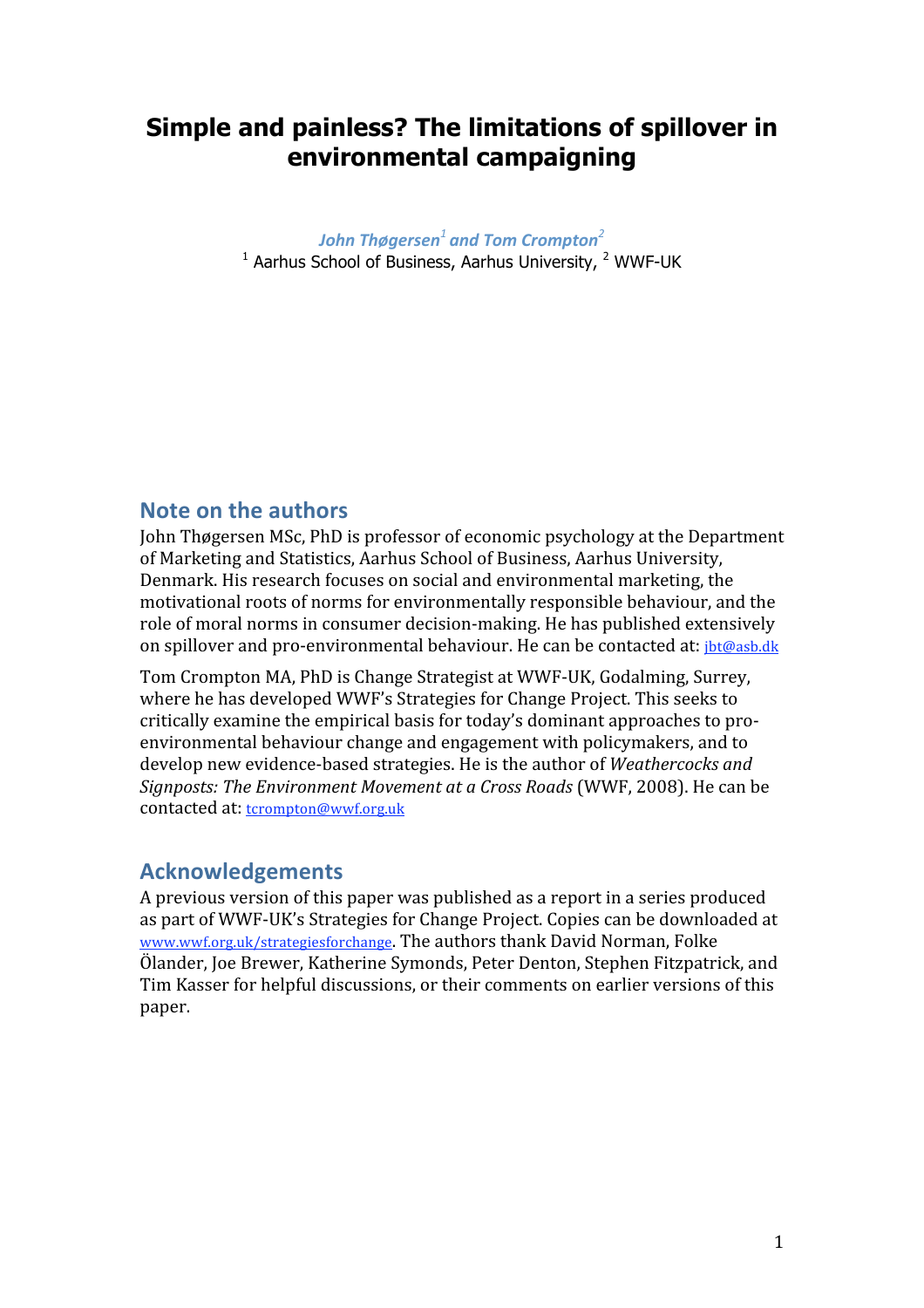## **Abstract**

The comfortable perception that global environmental challenges can be met through marginal lifestyle changes no longer bears scrutiny. The cumulative impact of large numbers of individuals making marginal improvements in their environmental impact will be a marginal collective improvement in environmental impact. Yet we live at a time when we need urgent and ambitious changes. An appeal to environmental imperatives is more likely to lead to spillover into other pro-environmental behaviours than an appeal to financial self‐interest or social status.

## **1. Introduction**

It is now beyond dispute that any proportional response to today's environmental challenges will require profound changes to the way that most people in developed countries, and many of the richer people in developing countries, choose to live. This will entail widespread but far‐reaching changes in individual behaviour, fundamental changes in business practice, and the implementation of ambitious new policies and regulations to drive these changes by government.

In examining current approaches to motivating pro‐environmental behavioural change, this paper concentrates mainly on climate change, because this is the focus taken by most recent contributions to this discussion. But we recognise that there are other pressing global challenges, and that current preoccupation with climate change cannot be allowed to deflect attention from the urgency of addressing these. The central role of government in intervening to help meet these challenges is clear. But where governments are constrained through resistance from the electorate, mechanisms must be found to create political space and irresistible public pressure for far‐reaching change. As one recent and authoritative analysis of the collective failure to properly respond to climate change has argued:

*The impasse between government, business and individuals must, somehow, be broken… If we are to do so, we must understand the kind of public intervention that will make a difference… There has been a growing tendency to portray climate change as an issue of personal responsibility… [b]ut this is not simply about our behaviour. While individual behaviour does matter, there are significant limits on our ability to determine our personal carbon footprint. It is governments that determine the carbon intensity of the energy we use in our homes, the price and availability of different modes of transport and the relative price and carbon intensity of the goods and services that we buy… So the critical issue is not simply our behaviour, but the impact of our activism, behaviour and attitudes on political action. (Hale, 2008: 12)*

Of these three mechanisms by which public influence is brought to bear on governments, Hale suggests that 'political mobilisation is the most critical'. It is therefore crucially important to examine the effect of public campaigns aimed at encouraging individuals to modify their behaviour in simple ways that serve to reduce personal environmental impact: to what extent do such campaigns contribute to building public acceptance of, and demand for, far‐reaching government interventions?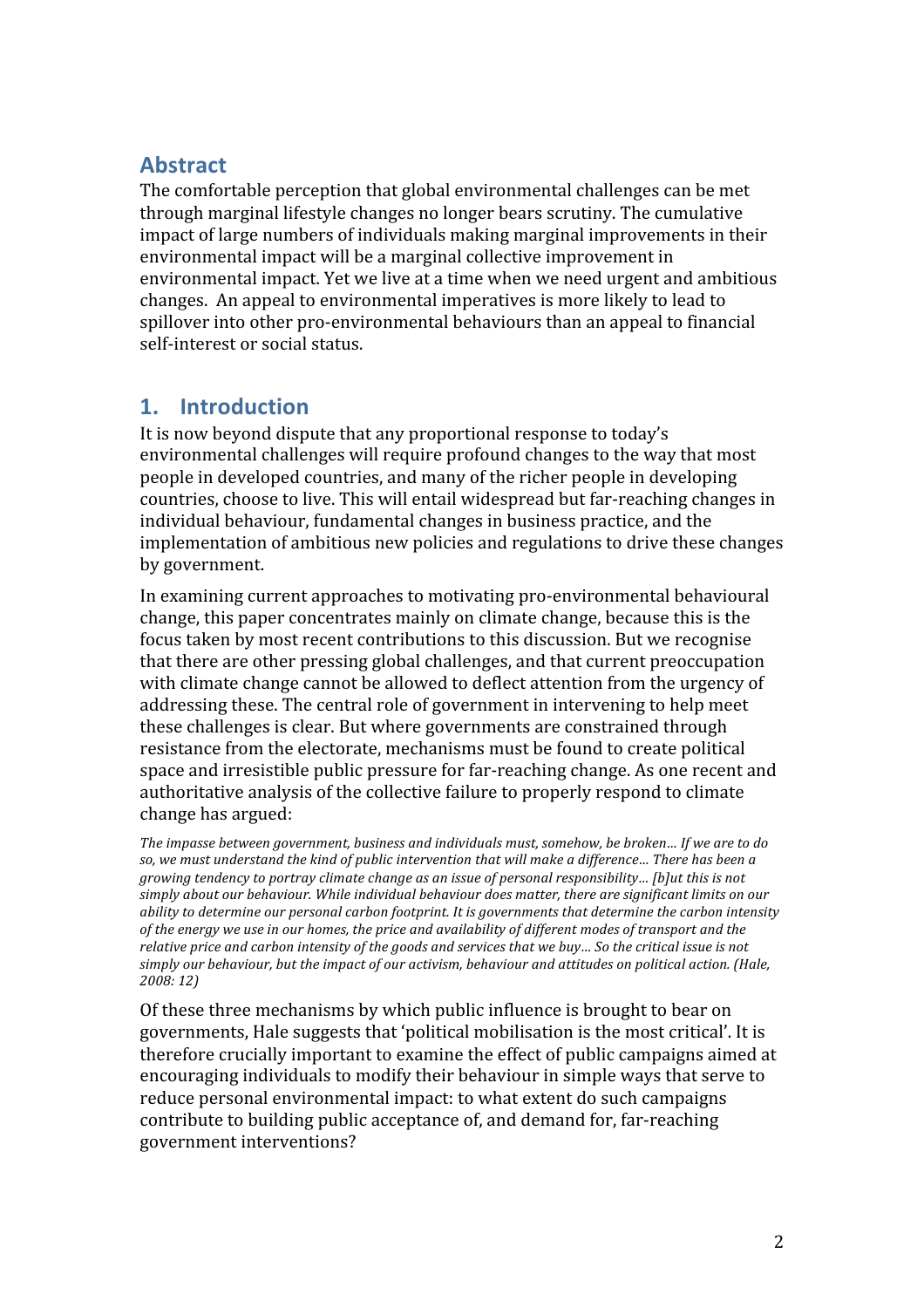These campaigns are ubiquitous, so it is unfair to single out particular examples – indeed, the organization that one of us is associated, the WWF, has itself at times relied tacitly upon such strategies in its own campaigning. Nonetheless, it is helpful to provide a specific instance of the approach that we are critiquing. Take the Mayor of London's online advice on climate change. Under the heading 'do your bit', it is suggested:

*If we are to reduce carbon emissions to levels that do not threaten catastrophic climate change, then people in the richer parts of the world like the UK have to live more sustainably. This doesn't need to be painful it just means we need to be less wasteful. You can help London and the world tackle climate change by taking a few simple steps.1*

The webpage then proceeds to list what these simple steps might be – turning off your computer monitor at lunchtime or when you leave work, printing double‐ sided, using a glass instead of a plastic cup, avoiding use of standby. (Other suggestions, such as 'avoid air travel' or 'leaving your car at home' are more difficult – and more environmentally significant).

What is often overlooked is the fact that the direct additive impact of large numbers of individuals changing their behaviour in ways that lead to small reductions in their personal environmental impacts will be a small reduction in overall environmental impact. As the physicist David McKay writes in his book *Sustainable Energy – without the hot air*:

*Have no illusions. To achieve our goal of getting off fossil fuels, these reductions in demand and increases in supply [of renewables] must be* big*. Don't be distracted by the myth that 'every little helps'.* If everyone does a little, we'll achieve only a little. *We must do a lot. What's required are* big *changes in demand and in supply. (McKay, 2009: 114,* emphasis in original*).*

This is not necessarily to discount such small changes as irrelevant. But if governments and environmental organisations are to persist in campaigning for individuals to adopt behaviour with small environmental impacts, at a time when fundamental changes in behaviour are urgently needed, this must be because there are good grounds to expect that these simple behavioural changes will lead to more far-reaching and environmentally significant changes. In particular, there must be grounds for believing that they will help create political space and pressure for decision‐makers to act in new and ambitious ways.

The insistence that simple and painless steps can lead to the adoption of more ambitious behaviours is based on an effect which social psychologists call 'positive spillover'. This is said to occur when adoption of a particular behaviour increases the motivation for an individual to adopt other, related behaviours. These might be behaviours which serve to reduce an individual's personal ecological footprint, or those which help to create the political space and pressure for new government intervention.

Of particular importance for environmental campaigning is the related assertion that small pro‐environmental behaviours can spillover into motivating *more ambitious* and environmentally significant behaviours. Thus, it is suggested, individuals can be ushered onto a 'virtuous escalator', as one pro‐environmental behavioural choice leads to another potentially more significant choice. This approach, of 'hooking' individuals with a simple request in order to encourage

<sup>1</sup> See: http://tinyurl.com/732kea (accessed on 21 January, 2009).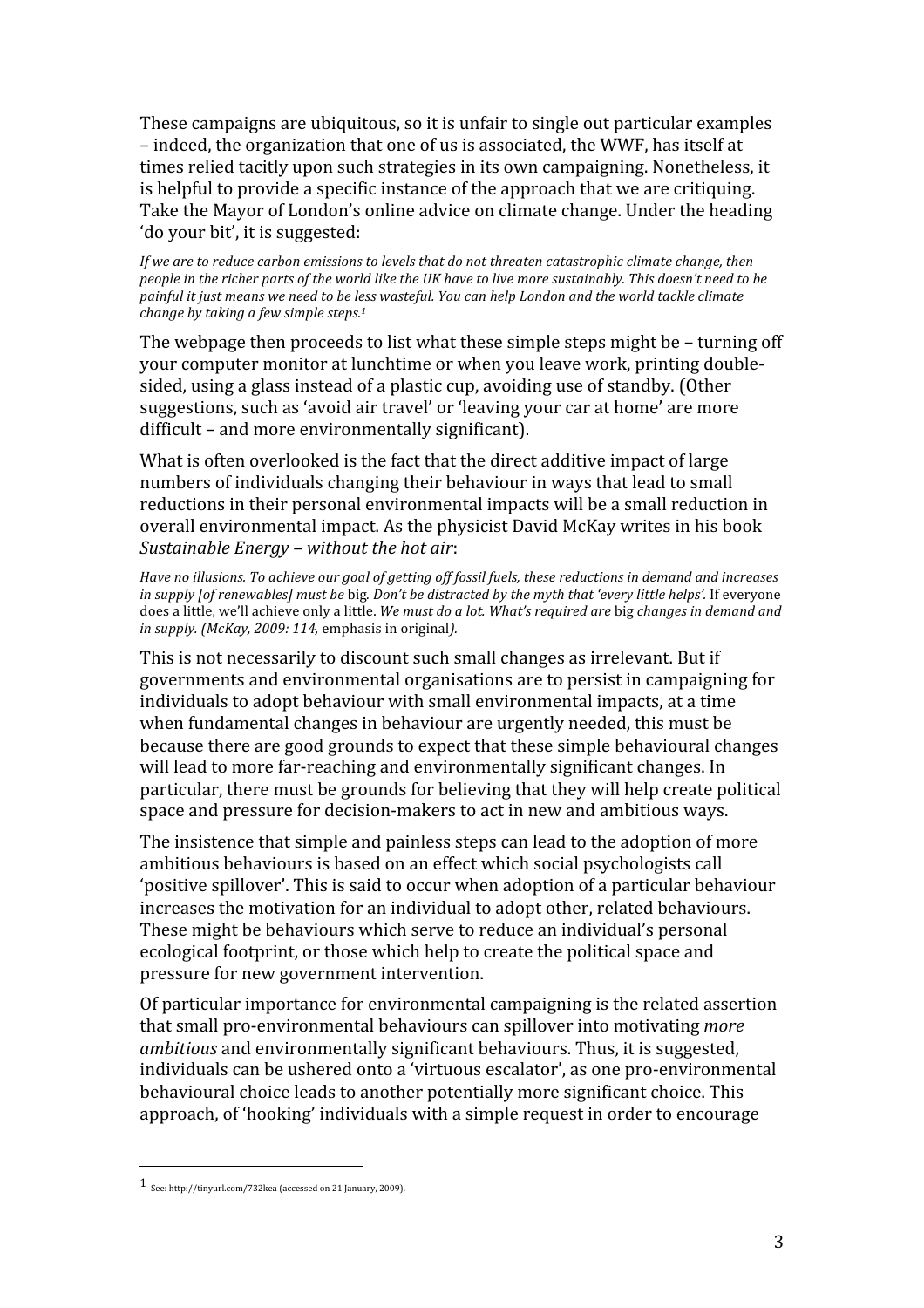them to subsequently accept a more difficult request, is called the 'foot‐in‐the‐ door' technique.

Environmental organisations, government and business often rely – either explicitly or implicitly – on positive spillover strategies, and particularly foot-inthe‐door techniques, in attempts to drive pro‐environmental behavioural change. So, for example, one report based upon extensive consultation with environmental campaigners recommends that environmental organisations start 'people off with easy actions with obvious paybacks or pleasant effects that fit into existing routines, before building up to the more difficult ones' (Hounsham, 2006: 143). The environmental communications consultancy, Futerra, lists 'a host of proven tactics for behaviour change'. Under a heading 'Salesman Tricks'*,*  it urges the use of foot‐in‐the‐ door:2

*Get someone to do something small and then introduce another larger action once the small one is completed. The move upwards won't just happen on its own: communications are needed to link each rung of the ladder. (Futerra, 2006: 10)*

The UK government's Department for Environment, Food and Rural Affairs (Defra) recommend that '[w]e need to promote a range of behaviours as entry points in helping different groups to make their lifestyles more sustainable – including catalytic (or "wedge") behaviours if identified through research' (Defra, 2008: 22).3 In the same report, the Department seems to accept as inevitable that foreseeable changes in behaviour will have little fundamental effect on people's lifestyles: 'most of our consumer research points to the need for pro‐environmental behaviours to fit within people's current lifestyle, even if one might aim for more fundamental shifts over the longer term' (Defra, 2008: 18).

To be clear: in failing to respond properly to today's environmental challenges, governments are guilty of capitulating their leadership responsibility – but the lack of public pressure for ambitious new government interventions cannot be seen as an excuse for this failure. In the light of this regrettable government timidity, therefore, it is crucial that environmental organisations find more effective ways to generate and mobilise public pressure for change.

This paper examines whether the current enthusiasm for positive spillover as a strategy for driving the emergence of new high‐impact social norms and government interventions is warranted on the basis of the evidence from empirical research. It opens, in Section 2, by exploring some of the key aspects of spillover as a strategy to motivate pro‐environmental behaviour. Section 3 examines theories and experimental evidence about why spillover may work under some circumstances. Section 4 then examines the factors that may influence whether or not spillover does actually occur, drawing conclusions to help design environmental communications and campaigns. Section 5 reflects further on the possible role of spillover in building public acquiescence in policy interventions, thus helping to create political space for committed policy-makers

<sup>2</sup> Elsewhere in the Futerra report, the reverse strategy is proposed: 'Small behaviours don't automatically lead to bigger ones, but big and socially visible ones can lead to smaller ones. Fitting an energy saving light bulb won't convince people to buy a wind turbine, but a wind turbine on their roof may encourage them to buy the bulb.' (Futerra, 2006: 12). This seems more likely, as we discuss in Section 4.2.4.

<sup>3</sup> Defra does not elaborate on the relative difficulty of such 'catalytic behaviours', so it is not clear that they are referring to 'simple and painless' steps here. At the time of writing, Defra had yet to identify what such putative 'catalytic behaviours' might be (*pers. comm.*, Defra, 15 December 2008).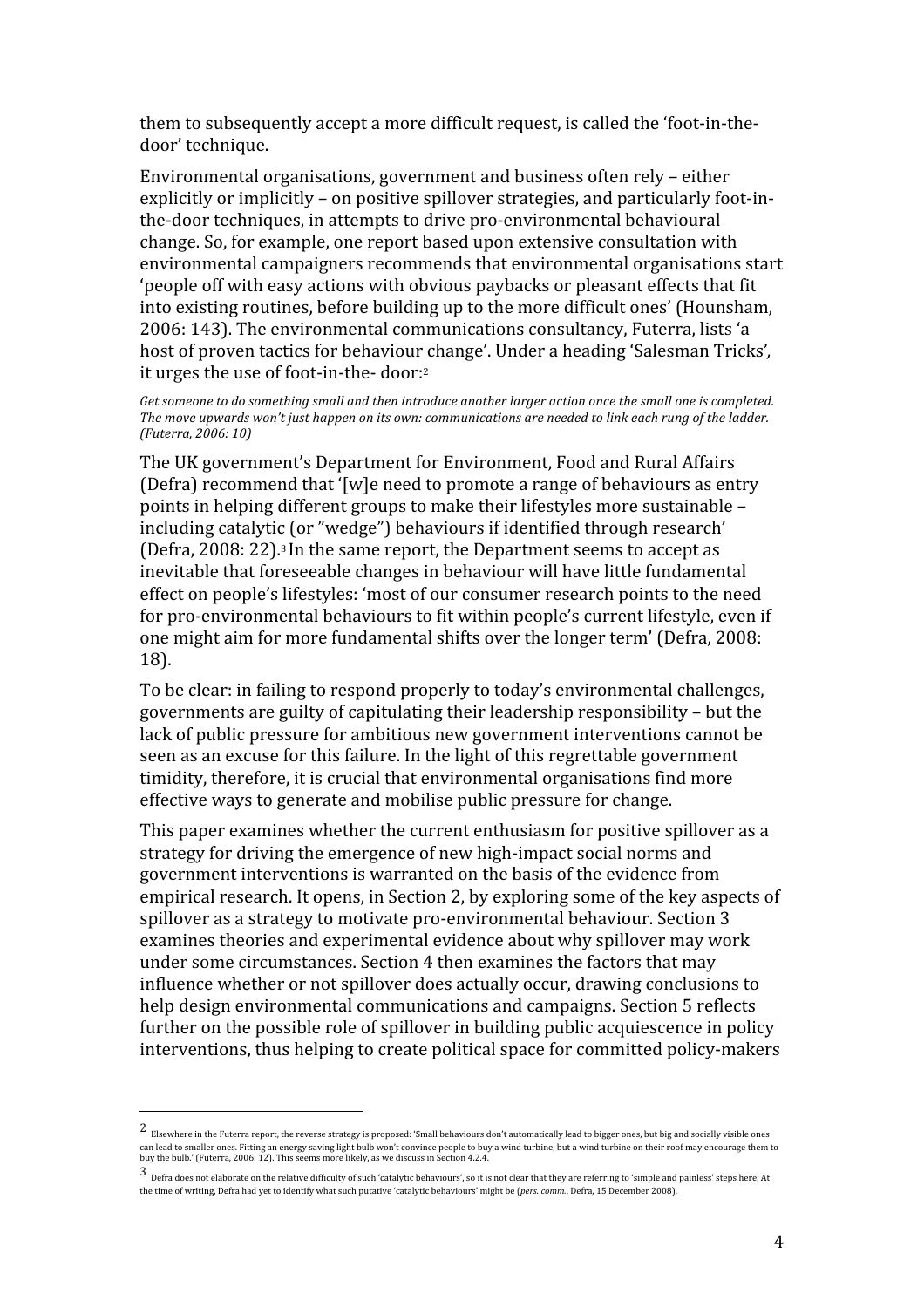to act more ambitiously. Section 6 summarizes the discussion and our recommendations.

# **2. Preliminary considerations**

There are several important aspects to our discussion of spillover: a distinction between positive and negative spillover; a distinction between spillover into behaviours of similar difficulty and spillover into more ambitious behaviours; and a concern about whether the reasons used to motivate an initial behavioural change influence the likelihood of spillover occurring. But first it is important to develop an understanding of the range of behavioural changes that we may be seeking to create.

## 2.1 Types
of
behaviour

This paper will discuss several different types of pro‐environmental behaviour, and it is important that we find some way of grouping these. This paper will refer to four basic groupings of pro‐environmental behaviour (Stern *et al*., 1999):

• Personal or private‐sphere behaviour change – for example, consumer choices (changing to a renewable electricity supplier, or buying more efficient appliances);

• passive acceptance of public policies that may depart from the promotion of immediate self‐interest – for example, voting for a political party that has a policy of increasing environmental taxation or regulation;

• low-commitment active citizenship – political activities that are not highprofile, and do not present significant risks to those engaging in these behaviours (perhaps writing letters to political decision‐makers, or contributing financially to pressure groups);

• committed public activism – participation in demonstrations or direct involvement with pressure groups.

Most work on spillover has focused on personal or private‐sphere behaviour change. But it is clear that in engaging huge and urgent challenges such as climate change, the environment movement needs to be more effective at motivating behaviours further down this list. Drawing on the evidence from studies in private‐sphere behaviour change, this paper attempts to draw some conclusions about approaches to achieving higher levels of public acceptance of government intervention, or motivating active political engagement.

## 2.2 Positive
and
negative
spillover

Spillover may be positive – in which case adoption of a particular pro‐ environmental behaviour is found to increase a person's inclination to engage in another pro‐environmental behaviour. But it may also be negative, in which case the reverse effect is observed – in adopting a particular pro‐environmental behaviour, the prospect of an individual adopting another such behaviour recedes. Clearly, from an environmental perspective, our interest is to identify ways in which to maximise the prospects of positive spillover occurring, and to minimise the prospects of negative spillover.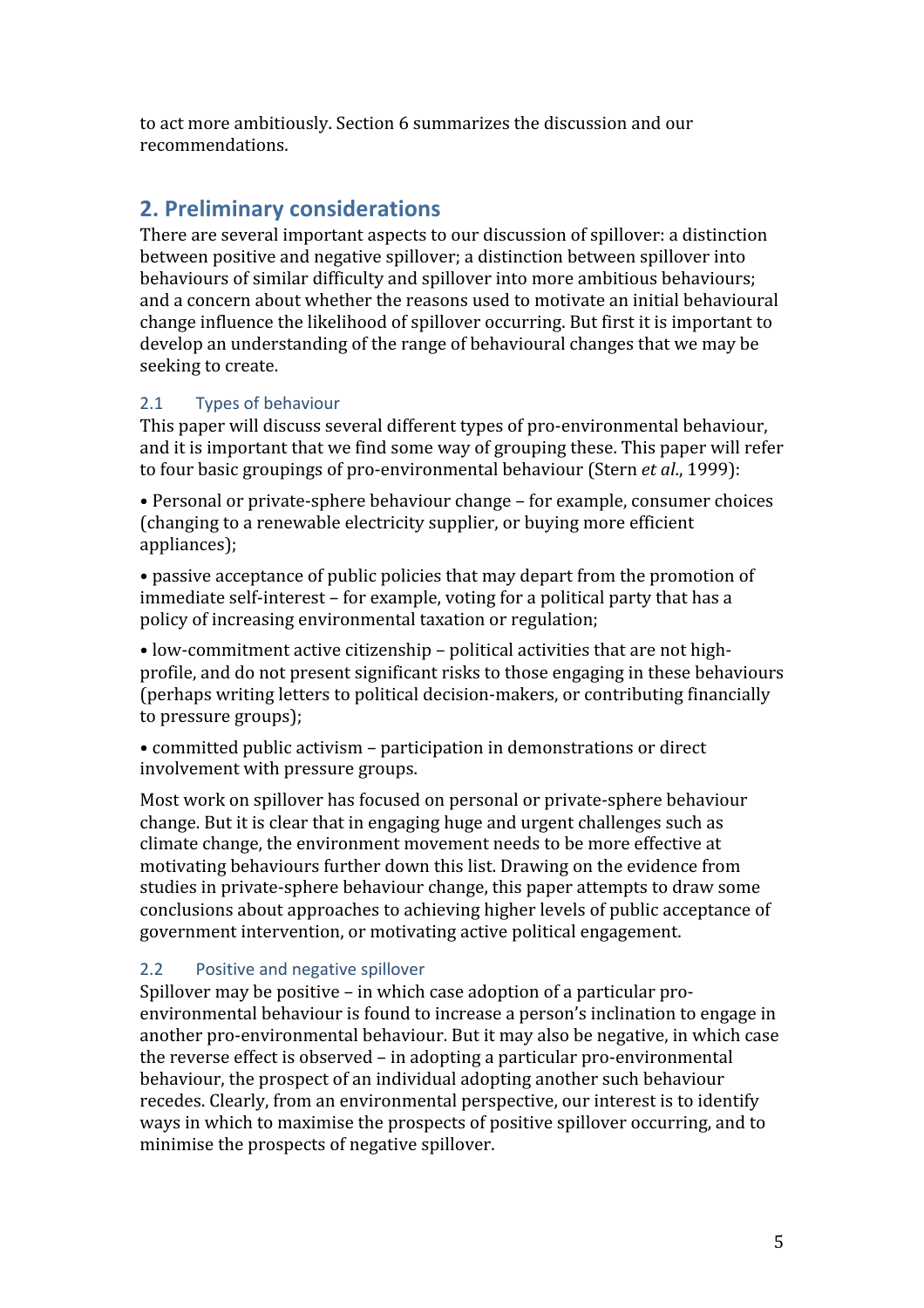## 2.3 Foot‐in‐the‐door
effect

The foot-in-the-door effect is one particular instance of positive spillover. Positive spillover from one simple, and perhaps environmentally fairly insignificant, behaviour to another is one thing; positive spillover from simple behaviours into more difficult, but perhaps also more environmentally significant, behaviours is another. Early results with foot‐in‐the‐door techniques have led to enthusiasm that, by encouraging individuals to adopt simple proenvironmental behavioural changes, they can be led into undertaking more ambitious and significant behavioural shifts. Foot‐in‐the‐door strategies are therefore of particular interest to environmental campaigners. However, as we will see, there are important caveats to this result.

### 2.4 Reasons
for
behavioural
change

As we will see, the *reasons* to which campaigns for behaviour change appeal are of critical importance. Campaigns might appeal to environmental reasons for adopting a behaviour, self‐interested reasons (e.g. social status or financial savings) or – perhaps most often – a combination of several possible motivations (e.g. the UK government's 'Act on  $CO<sub>2</sub>$ ' campaign, which highlights both financial and environmental imperatives for simple domestic energy‐saving measures).

Whether or not consistency is achieved in the reasons used for motivating change is also crucially important. For example, some approaches may seek to encourage individuals to adopt an initial and simple behavioural change on the basis of cost‐savings, then seek to build on this by encouraging individuals to adopt subsequent (and perhaps more ambitious) behavioural changes on environmental grounds. A sustainability spokesperson at the retail company Tesco, for example, says, 'I do believe that by talking to our customers about how much money you can save by going green, we have opened a channel to discuss bigger actions to reduce their carbon footprint'. (Tesco, *pers. comm*.)

One key question that this paper seeks to address is therefore: do the reasons that are given (or the values that are appealed to) in the course of encouraging a pro‐environmental behavioural change affect the likelihood of promoting positive spillover into other behaviours?

## 2.5 When
spillover
is
not
the
priority

It should be emphasised that there may be occasions where achieving positive spillover will not be of central importance to an environmental campaign. This will be the case particularly where a pro-environmental behavioural change is highly significant in its own right. For example, installing loft insulation is a significant factor in reducing an individual's environmental footprint. It may be that, in campaigning to encourage individuals to install such insulation, it is decided to optimise the frequency of adoption of this particular behaviour, even if this entails compromising the prospects for positive spillover into other behaviours. However, there may be important costs associated with such a strategy – and campaigners should be fully aware of what these could be. (Pursuing the example of loft insulation further, we discuss some of these caveats in Section 4.2.1.)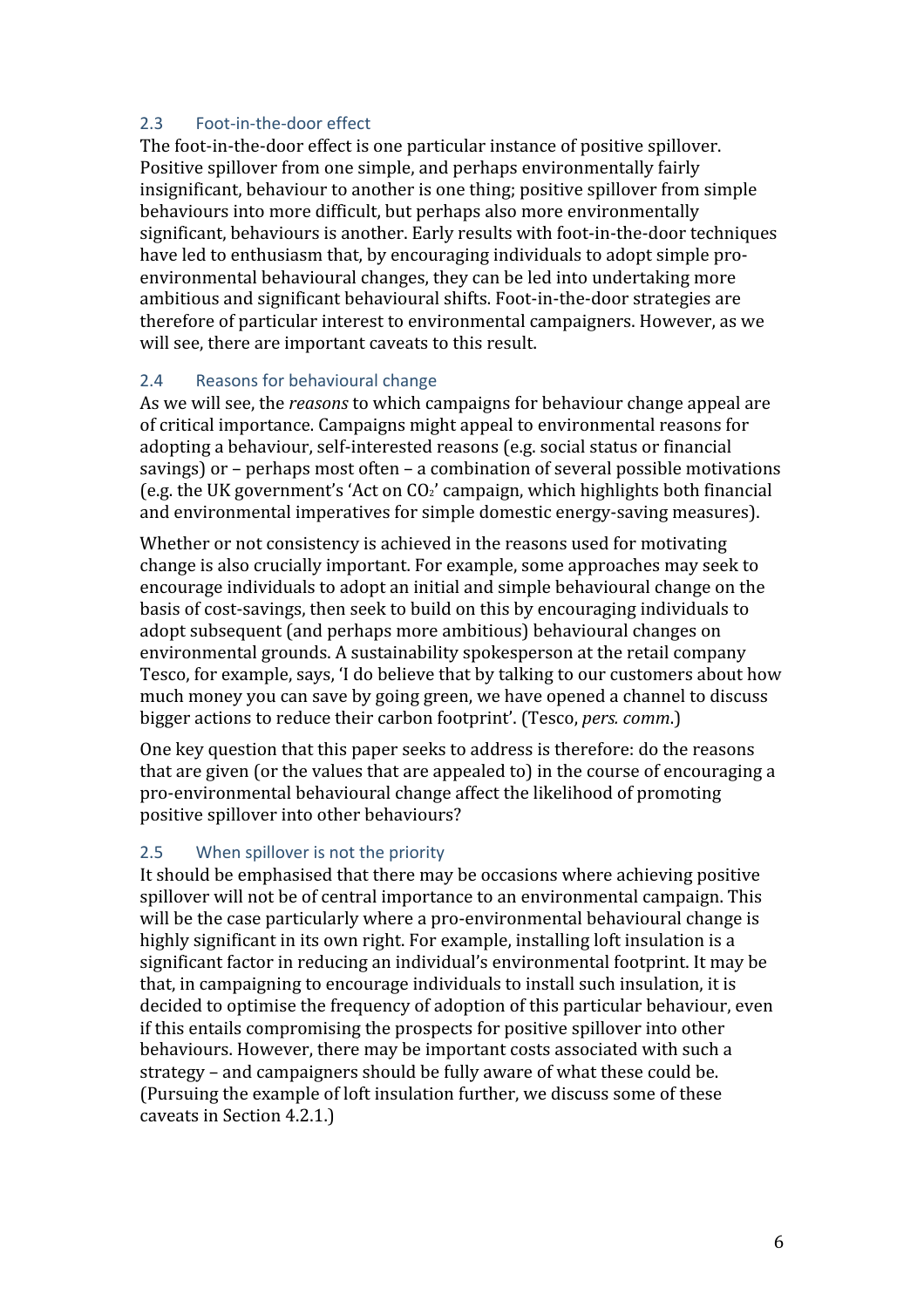# **3. An overview of empirical evidence on spillover**

The empirical evidence for the efficacy of approaches to creating positive spillover is highly contested. While it has been suggested that pro-environmental conduct has a tendency to spillover from one behaviour to another (Thøgersen, 1999), some researchers have argued that when people engage in pro‐ environmental behaviour (perhaps a simple and painless step), they often use this to justify not doing other (perhaps more environmentally significant) things (Diekmann & Preisendörfer, 1998; Schahn, 1993). Yet other researchers emphasise the uniqueness of every pro‐environmental behaviour and downplay the possibility that pro‐environmental conduct in one area will have any implications – whether positive or negative – for the likelihood of acting pro‐ environmentally in different areas (McKenzie‐Mohr *et al*., 1995; Pickett *et al.,*  1993).

Several psychological mechanisms have been suggested for spillover, and there are theoretical reasons and empirical evidence supporting both positive and negative spillover between pro‐environmental behaviours. The evidence for positive spillover, at least between behaviours of comparable ease, seems strong. But there are a number of factors which militate against spillover operating to lead individuals who are engaging in 'simple and painless' pro‐environmental behaviour up a 'virtuous escalator', thereby leading them to engage in more difficult (and perhaps more environmentally significant) behaviours.

The co-occurrence of both positive and negative spillover phenomena may be one of the reasons why empirical research indicates that the process of developing a generalised pro‐environmental consumption pattern is so slow (Thøgersen & Ölander, 2003). It also seems that there are a number of factors which limit the spillover phenomenon to a more narrow range of behaviours and a subset of the population, rather than all behaviours and everyone. The cross‐ sectional studies suggest that certain value priorities or norms are a prerequisite for spillover, implying that this may be limited to a subset of the population – those who hold these values or norms (at least in the short run). These factors are considered further in Section 4.

### 3.1 Spillover
and
self‐perception theory

According to self‐perception theory (Bem, 1972), people use their own behaviour as cues to their internal dispositions, in much the same way as we infer another person's attitudes from observing his or her behaviour. Scott (1977) derived a spillover hypothesis from this theory. It is suggested that engaging in a particular behaviour may have one or more effects: first, the individual's attitude towards performing the specific behaviour in question may change (Holland *et al*., 2002b). For example, someone who initially had no disposition to recycling their refuse may, if they can be persuaded to try it, adjust their attitude towards recycling based on the fact that they recycle. In this case, a behaviour change leads to an attitude change, which may increase the likelihood that the person repeats the behaviour in the future.

Second, performing a pro‐environmental behaviour may activate a general disposition (e.g. pro‐environmental values) held by the actor, which may therefore be more likely to influence future behaviour (Cornelissen *et al*., 2008). For example, if an individual recycles their refuse, this action in itself may lead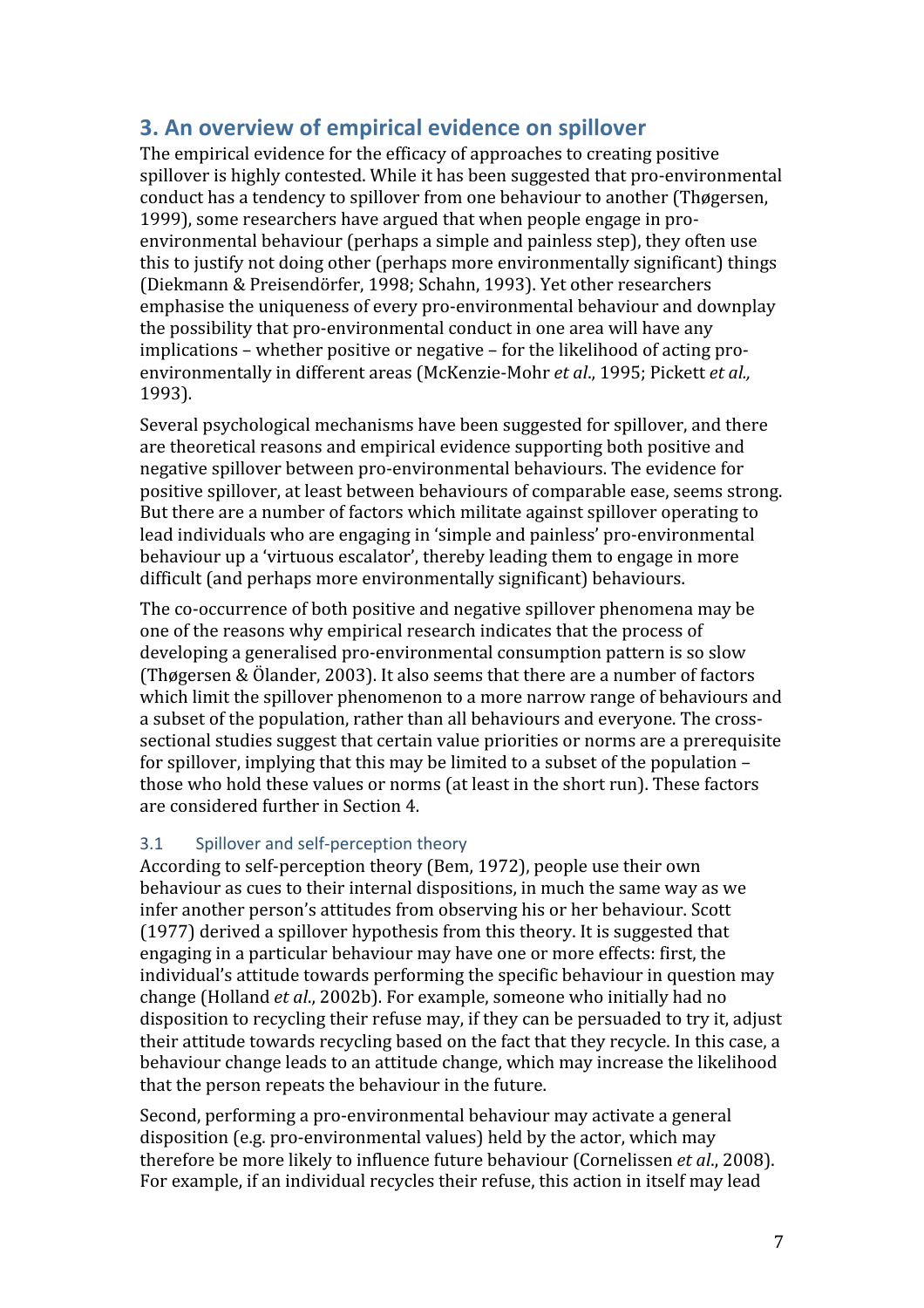them to think of themselves as the kind of person 'who cares for the environment'. They may therefore be left more positively predisposed to other pro‐environmental behaviours.

Whereas the first mechanism can explain *persistence* in performing a specific pro‐environmental behaviour, the second can account for *spillover* between pro‐ environmental behaviours. Of course, these responses are not mutually exclusive – they may occur together.

The self-perception explanation of spillover phenomena is commonly tested in the foot‐in‐ the‐door paradigm (Freedman & Fraser, 1966). Consistent with the hypothesis that performing a pro‐social behaviour activates a general internal disposition, it has been repeatedly demonstrated that if a person has agreed to a small request (e.g. to post a pro‐recycling sign in the window), then, at least under some circumstances, he or she is more likely to later agree to another bigger or more costly request (e.g. volunteer time to assist with a recycling campaign) (Scott, 1977). However, there are important caveats to be added to this conclusion, some of which will be discussed below (Burger, 1999).

Intervention or manipulation by an outside agent (e.g. as a result of an environmental campaign) is not a prerequisite for activating an internal proenvironmental disposition or making a pro‐environmental goal more salient in the individual's mind. Performing a goal directed behaviour, in the absence of any external encouragement, makes the supporting attitudes more accessible from memory and therefore more predictive of behaviour (Glasman & Albarracín, 2006; Knussen *et al.*, 2004). In general, deliberate action to reach a goal (pro‐environmental or not) is likely to increase the salience of the goal in the mind of the actor. Thus, psychological theory (including self‐perception theory) would suggest that the more salient a goal, the more likely it is that individuals will notice the relevance of their other everyday behaviours to the same goal, thus increasing the likelihood that they will act in a goal‐consistent way in these areas as well (Ratneshwar, *et al*. 2001).

For example, experimental research has shown that the priming of pro‐ environmental values enhances attention to, and the weight of information related to, these values and thereby the likelihood of pro‐environmental consumer choices (Verplanken & Holland, 2002). Furthermore, survey‐based research has documented that positive correlations between pro‐environmental behaviours can be accounted for by their common root in broad pro‐ environmental goals and values (Thøgersen & Ölander, 2006). Together, these results suggest that the activation of general pro‐environmental values is a mediator of the spillover of pro‐environmental behaviour. The values used to justify an appeal for an initial behavioural change (and therefore also the reasons suggested for performing the behaviour) are therefore crucially important – and will be returned to below (see Section 4.1).

#### 3.2 Spillover
and
cognitive
dissonance

Other 'consistency theories' (Abelson, 1983) have been brought to bear on the spillover phenomenon, including Festinger's (1957) cognitive dissonance theory. It has been suggested that, at least under some circumstances, people feel it is inconsistent to behave in an environmentally responsible way in one area while refraining from doing so in another area and, further, that this inconsistency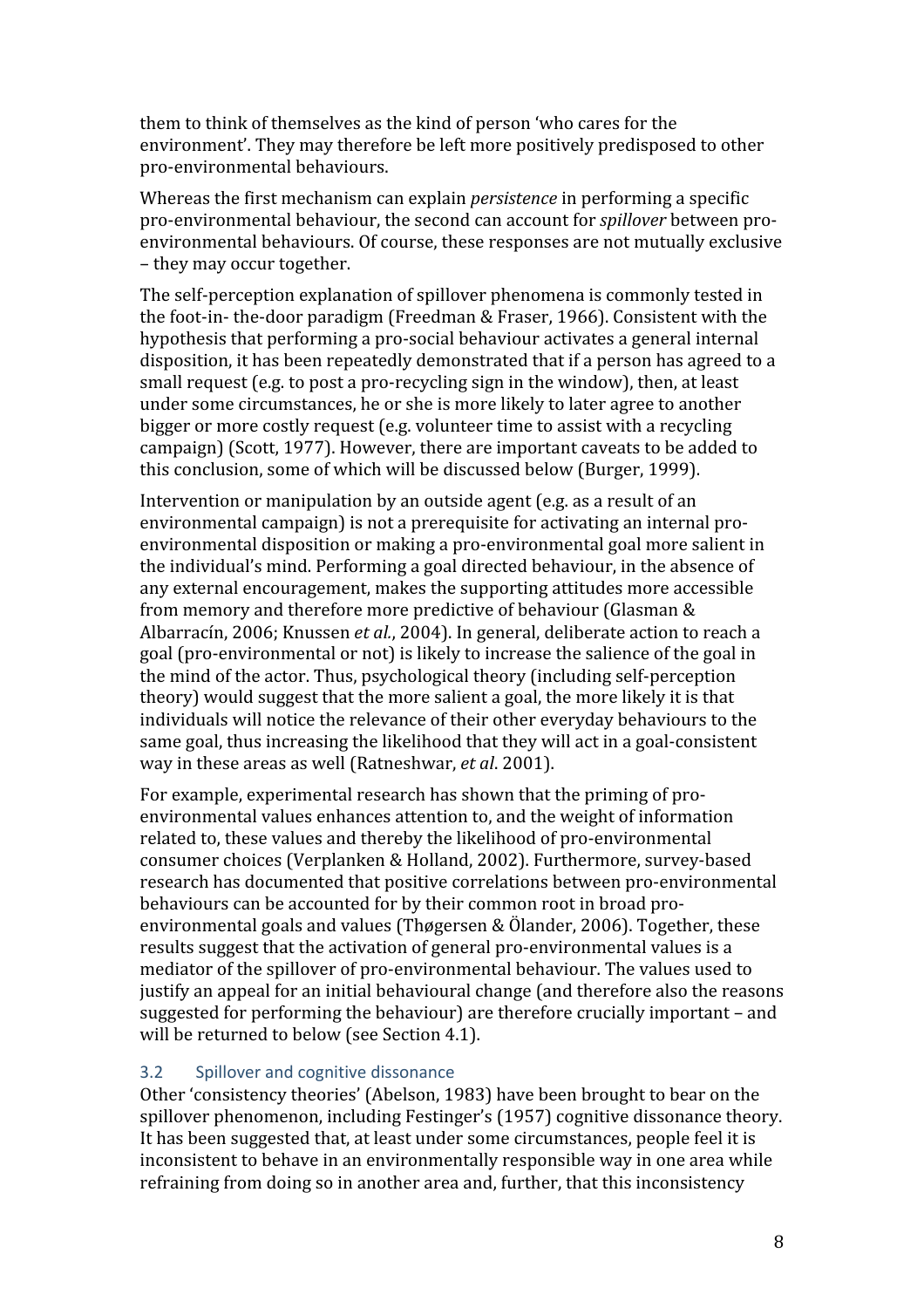produces an unpleasant 'affect' (or 'arousal') called 'cognitive dissonance' (Thøgersen, 2004).

Cognitive dissonance is only elicited if the inconsistent behaviours are chosen freely. Moreover, not all inconsistencies are perceived as equally important, and unimportant inconsistencies do not usually produce cognitive dissonance. An inconsistency is 'important' if it violates a key element of a person's self‐concept, questioning that person's competence, morality or reliability (Dickerson *et al*., 1992). Finally, the more different the two behaviours, the easier it is to justify (to oneself and to others) behaving in a different way. The more different two behaviours are, the less likely it is that it will be perceived as inconsistent to behave in an environmentally responsible way in one, but not in the other area (Thøgersen, 2004).

Cognitive dissonance (and perhaps even the *anticipation* of cognitive dissonance) is uncomfortable: people are motivated to do something to reduce it. There are a number of ways dissonance can be reduced. Unfortunately, striving to achieve greater consistency by increasing one's pro‐environmental behaviour is only one of several possible responses: another may be to abandon the existing pro‐environmental behaviours. (This might be expressed, for example, as an individual asking, 'what's the point in taking the bus to the shops on a Saturday morning and leaving my car at home when I drive 30 miles to work each day during the week?'). The theory predicts that increasing one's pro‐ environmental behaviour will be the preferred option only if there are no other easier ways of reducing cognitive dissonance.

In the example given above, it may be easier for the individual to begin taking the car to the local shops than to contemplate commuting to work by public transport. Cognitive dissonance may operate to encourage spillover between behaviours of comparable 'difficulty'. But a more environmentally significant behavioural change (e.g. commuting to work by public transport) will often be more difficult to make, while a less environmentally significant change (e.g. taking the bus to the local shops on a Saturday) is more easily dismissed as being of little importance. So it seems that cognitive dissonance will be unlikely, on the whole, to lead people from 'simple and painless' steps to more environmentally significant behaviours, where these are more difficult.

When engaging in pro-environmental behaviour is an important element in a person's self‐concept, abandoning the 'simple and painless' behaviour may be perceived as very difficult. It has been shown empirically that the degree to which people act consistently across pairs of pro-environmental behaviours depends upon how morally important it is for them to act in an environmentally responsible way (Thøgersen, 2004). This suggests that cognitive dissonance mainly leads to behavioural spillover when a person feels it is morally important to act in an environmentally responsible way.

For people with strong pro‐environmental values and norms, the desire to avoid behavioural inconsistency (and cognitive dissonance) is more likely to lead to positive spillover – as opposed to leading them to abandon those pro‐ environmental behaviours that have already been adopted. (This is clear – in the example given above, an individual with a strong sense of the moral imperative to make better use of public transport is less likely to abandon their bus ride to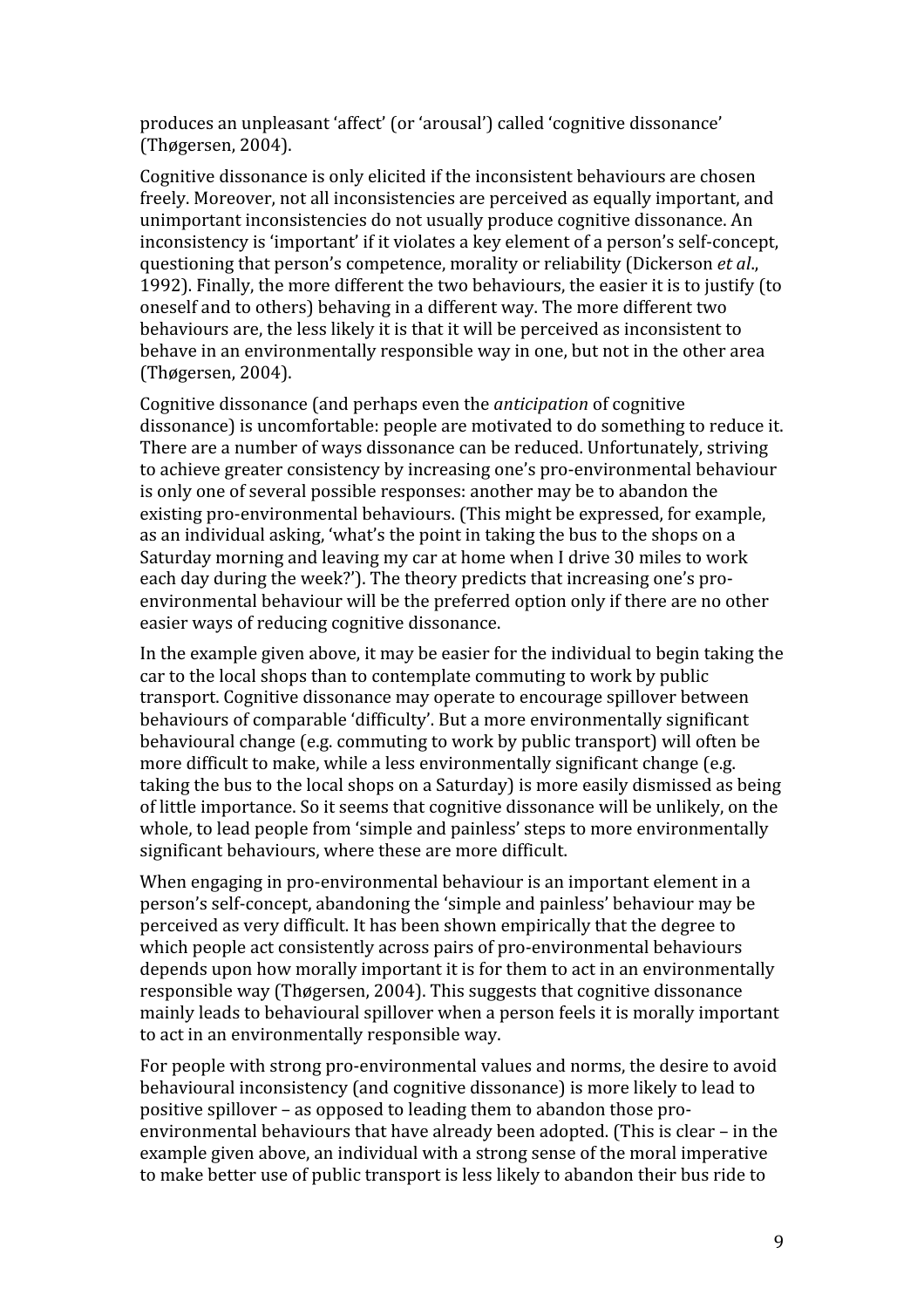the shops at the weekend and take the car instead, in seeking to relieve the cognitive dissonance that they experience.) It seems that the *values* underpinning the initial motivation for proenvironmental behaviour are crucially important in influencing whether or not spillover occurs (see Section 3.1).

It has been suggested that people who experience cognitive dissonance because of environmentally harmful behaviours that are difficult or costly to change (e.g. taking flights, eating meat or joining political demonstrations) may engage in 'simple and painless' pro‐environmental behaviour as a means to relieve the discomfort that this creates (Bratt, 1999). This type of self‐justification (Holland *et al*., 2002) is based on the general acceptance of a 'contribution ethic', something which we will return to in Section 3.4.

Consistent with the proposition that 'simple and painless' steps are seen to justify other more environmentally damaging behaviours, Bratt (1999) found a positive relationship between car driving and people's acceptance of the claim that car driving is justified when you recycle your waste. This suggests that doing 'simple and painless' things makes it easier for people to refuse to adopt more difficult and environmentally significant behavioural changes. One can further speculate that the 'excuse' provided by adopting 'simple and painless' pro‐ environmental behavioural choices may well be strengthened if environmental communications or campaigns serve to exaggerate the environmental benefits of these small steps, or if these behaviours are advocated by actors with high levels of environmental credibility (e.g. environmental NGOs or government environment ministries).

Another important result, emerging from Bratt's (1999) study, raises questions about the practical importance of the 'simple and painless steps as justification for more damaging behaviour' phenomenon. Survey participants with more positive general environmental attitudes were less willing to accept the claim that recycling justifies car driving. The justification‐attitude relationship was actually three times as strong as the justification‐behaviour relationship. This means that the justification effect only dominated among people with relatively unfavourable environmental attitudes. That is, if an individual has a fairly negative attitude to the environment, then they are more likely to justify their car-driving on the basis that they recycle.

However, it could be argued that people with a more negative attitude to the environment will not be disposed towards pro‐environmental behaviour anyway. It therefore seems unlikely that, if their exposure to campaigns to adopt 'simple and painless' behavioural changes is reduced, they would be any more likely to perform more difficult and costly behaviours. It seems much more likely that they would find other excuses, aside from having already adopted the easy steps, for not performing the more difficult and costly pro‐environmental behaviours (Van Raaij, 1995).

Recent research suggests that people also differ in personality in ways that influence their general tolerance for inconsistency or their preference for consistency (Cialdini *et al*., 1995). For example, there is at least one study reporting that the foot-in-the-door effect is contingent on the individual having a high preference for consistency (Guadagno *et al*., 2001). There is evidence that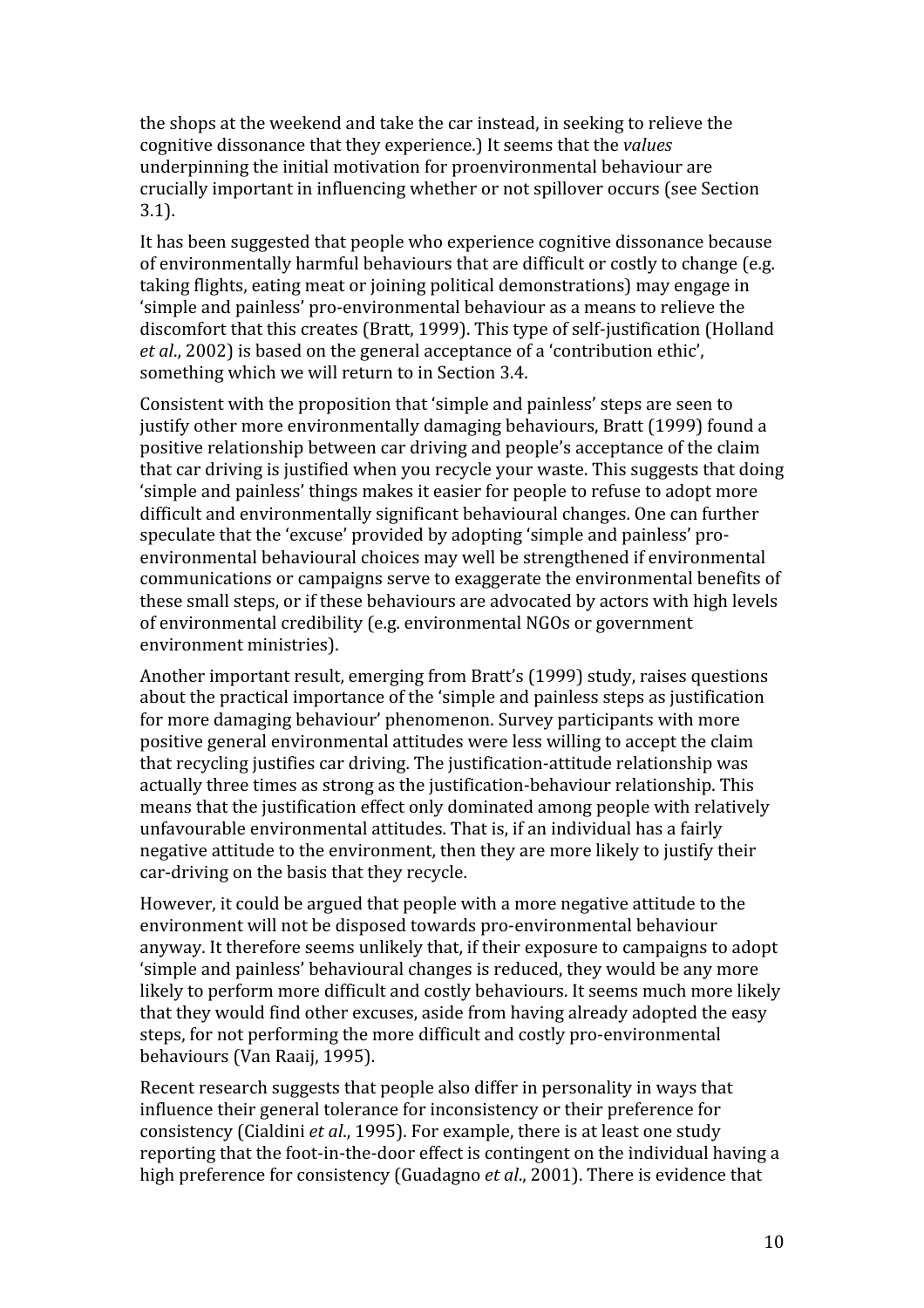preference for consistency increases with age (Brown *et al.*, 2005). Spillover arising from cognitive dissonance may therefore be more prevalent in older people.

#### 3.3 Spillover
and
knowledge
or skills
acquisition

A completely different explanation for spillover is that, when acting in a pro‐ environmental way, individuals may acquire knowledge or learn skills that make the adoption of other pro‐environmental behaviours easier (De Young, 2000; Thøgersen, 1999). For example, one study found that the adoption of a new eco‐ label (the MSC label for sustainable fisheries) depended on the extent to which the consumer used other, pre‐existing eco‐labels, after motivational influences captured by the intention to buy sustainable fish products had been controlled (Thøgersen *et al.,* 2008). A likely explanation is that consumers gradually build knowledge and a routine about eco-labels that makes the adoption of a new ecolabel easier. However, one may speculate that the likelihood of spillover due to such learning processes decreases rapidly with increasing dissimilarity of behaviours.

In addition to task-related knowledge and skills, acting in a pro-environmental way may facilitate learning about the character of environmental problems – both the specific problems relevant to that particular behaviour, but also, possibly, more general environmental challenges. In this way, pro‐environmental behaviour may lead to an increase in environmental concern, which then increases the likelihood that the individual will engage in other proenvironmental behaviours (Kals *et al.*, 1999; Maiteny, 2002). Note, though, that the track record of increased awareness of environmental problems leading to pro‐environmental behaviour change is notoriously poor.

#### 3.4 Resting
on
one's
laurels

It has been suggested that environmentally responsible behaviour is usually based on a contribution ethic (Guagnano *et al.*, 1994; Kahneman *et al.*, 1993). Among other things, a contribution ethic implies that refraining from performing a specific pro‐environmental behaviour is justified if one is already 'playing one's part' in other ways – leading one to 'rest on one's laurels'. For example, one study found that, after controlling for the strength of an individual's personal norms about reducing waste, people felt less obliged to do one specific thing (i.e. consider the waste consequences of their packaging choices when shopping) the more they did something else to address the problem (i.e. sort household waste for recycling) (Thøgersen, 1999).4

Since most people do easy and cheap things for the environment before difficult and expensive things (Diekmann & Preisendörfer, 1998; Kaiser, 1998), they may in practice justify not doing the more difficult and costly – and usually more important – things because they do other things, which happen to be not only easy and cheap, but also relatively inconsequential (Van Raaij, 1995).

<sup>4</sup> In discussing some of the effects of cognitive dissonance, in Section 3.2, it was suggested that people who engage in environmentally harmful behaviours that are difficult to change may also engage in simple and painless pro‐environmental behaviour. This, it was argued, may present a means of minimising the cognitive dissonance that arises from an awareness of the disparity between a person's expectations of their own ethical behaviour and their actual behaviour. In this<br>section, we discuss a broader tendency that has a similar effect. environmental problem, this serves as a guide to the degree of effort they invest in the course of pursuing particular pro-environmental behaviours. Under these<br>circumstances, pro-environmental behaviour isn't motivated by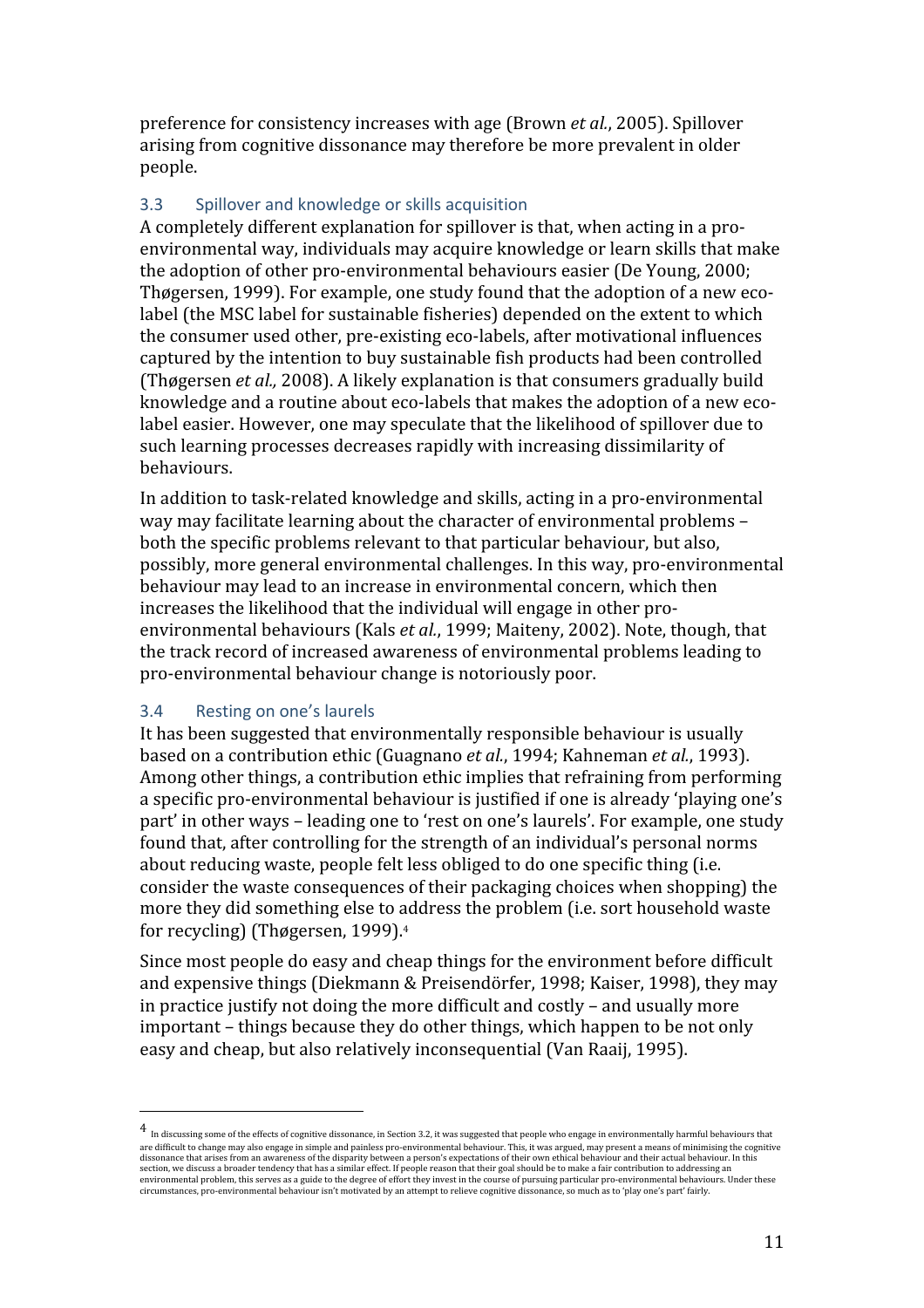Unfortunately, the tendency to do too little for the environment is amplified by healthy individuals' well documented tendency to interpret evidence in a selfserving manner, which leads people to exaggerate their contribution to environmental protection (Pieters *et al.*, 1998). On the whole, people tend to believe that the action they are already taking for the environment is of greater significance than it actually is. When combined, a contribution ethic and a self‐ serving bias seems particularly likely to frustrate movement from the small and easy to more environmentally significant but also more difficult behaviours.

Environmental communications that diminish the importance of some behavioural changes relative to others may operate to reinforce the perception that actions to address environmental challenges are in some way 'morally fungible' – that having done one thing, a person can feel morally excused from doing another. For example, Martin Wright, editor of the UK environment magazine *Green Futures*, 'ranks [the need to protect] forests over flight guilt' in attempts to drive down emissions (Wright, 2008). Similarly, John Beddington, the UK government's chief scientific adviser, under a headline 'old fashioned loft insulation is more important than stopping flying', recently wrote:

*Where should we put in* most *effort? The conventional wisdom says it's all about cars, planes, and wind farms... But air travel contributes a few per cent to global emissions. Meanwhile activities in British homes and offices make up more than half. If we really want to sustain the planet, we must* first *fix the buildings where we live, work and play. (Beddington, 2009,* emphasis added*).*

Aside from Beddington being factually wrong (activities in British homes and offices do not make up more than half of global emissions), this stance may serve to help cement the perception that, if I have insulated my loft, then I should feel morally justified in flying. (In fact, aviation is projected to become a critically important source of greenhouse gas emissions.5)

Unfortunately, the problem of 'resting on one's laurels' is greater than that of individual citizens feeling that they have 'done their bit' by adopting simple and painless private‐sphere behavioural changes. Some politicians conclude that they have, in turn, 'done their bit' as policy‐makers and legislators by encouraging individuals to adopt simple and environmentally insignificant behavioural changes. Hence, non‐governmental organisations campaigning for simple and painless steps run a double risk – the risk of advocating an approach that probably does not work, and the additional risk of lending credibility to politicians who feel they have done enough by urging the public to adopt simple behavioural changes.

<sup>5</sup> When asked recently which sectors would have to do more in order to meet the UK government's target of an 80% cut in emissions by 2050, Lord Turner (chair of the UK government's Committee on Climate change) said that aviation was aiming to keep its emissions flat by 2050, which would mean that the rest of the<br>economy would have to make cuts of 90%. (DeHavilland Report, 4 Feb will account for up to 54% of UK CO2 emissions by 2050 (DfT, 2009). Other forecasters predict that this proportion will be far higher. For example, in a report published in September 2006, Cairns and Newson (2006) at the Environmental Change Institute at the University of Oxford, write, 'Even at the lower end of the<br>forecast range, carbon dioxide emissions from aviation are set t Meanwhile, the UK is attempting to limit the carbon emissions of all its activities to 65 MtC by this date. This means that, in order to offset aviation's emissions, all<br>other sectors of the UK economy would need to reduce this can or will happen: the existing 60% target is already extremely challenging'. (p.4). Note that, since this report was published, the target for UK emissions reductions has been increased to 80% of 1990 levels by 2050.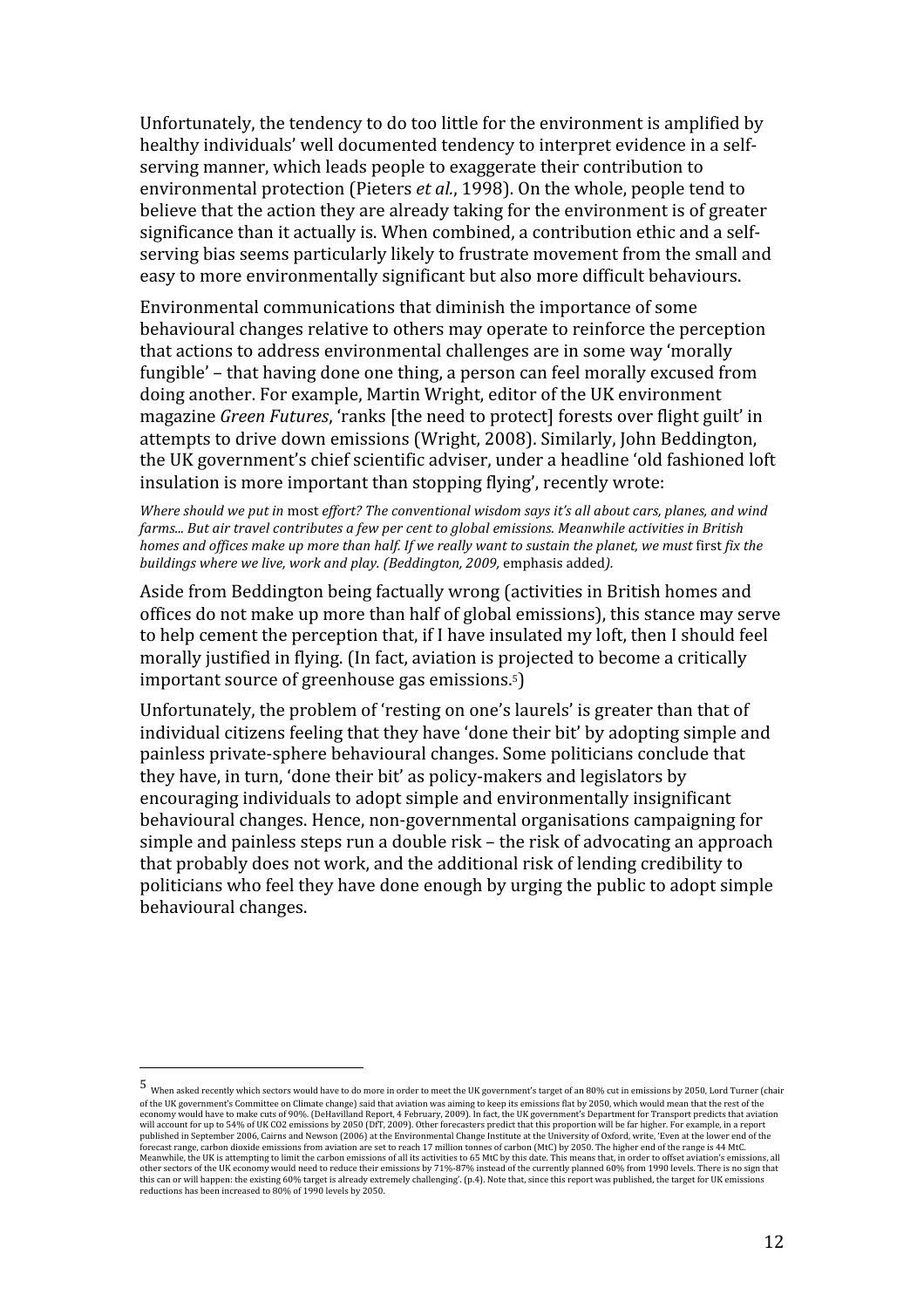# **4. Implications for environmental communications and campaigns**

## **4.1 The limitations of spillover**

As indicated in the foregoing, positive spillover is only likely to occur under particular circumstances, many of which will be difficult to control. As we have also pointed out, co‐occurrence of both positive and negative spillover phenomena may be one of the reasons why the generalisation of a sustainable consumption pattern is proving to be such a slow process (Thøgersen & Ölander, 2003). Encouraging people to move from simple domestic energy‐efficiency measures towards adopting the ambitious changes that are needed, and supporting the government interventions necessary to drive these, is not straightforward. It would be a mistake therefore to rely on spillover from 'simple and painless' steps to create the rapid and often difficult behavioural changes that will be needed to address global challenges such as climate change.

Our concern is that, at best, many campaigns for small and environmentally insignificant behavioural changes are tacitly justified through an unexamined assumption that these will contribute to delivery on more ambitious and environmentally relevant changes. At worst, we suspect that in many cases such campaigns are embarked upon without any reflection on the contribution that they may, or may not, make to achieving the ambitious changes that are needed. Environmental campaigners should be clear with themselves about whether a campaign is aimed at delivering a specific behavioural change (the actual focus of the campaign) or whether it is aimed at helping to elicit a wider set of behavioural changes (through positive spillover effects).

This discipline would oblige campaigners to be clear about two things: first, the inadequacy of responses to environmental problems that rely upon widespread adoption of marginal reductions in individual carbon footprint; and second, the challenges facing them if they are to use such campaigns as vehicles for promoting more ambitious changes.

But we also have an additional concern, which we explore in more depth in Section 5. We worry that campaigns for simple and painless pro‐environmental behaviour changes may also serve to promote the perception that today's environmental challenges can be – and should therefore be – collectively addressed through marginal changes that leave current lifestyles essentially unchanged.

It is possible that campaigns which emphasise the value of small and objectively insignificant private‐sphere behavioural changes will serve to harden the perception that the proper response to environmental challenges is to rely entirely upon the choices that individuals make, working with their self‐interest (their financial interest or their freedom of choice as consumers, for example). Individuals who are encouraged to believe that the proper response to climate change is to choose a different (and more efficient) model of car, or to seek financial savings from energy efficiency measures, may be more resistant to urgently needed government interventions that will serve to reinforce positive consumer choice, or shift taxation to help incentivise more sustainable behaviour.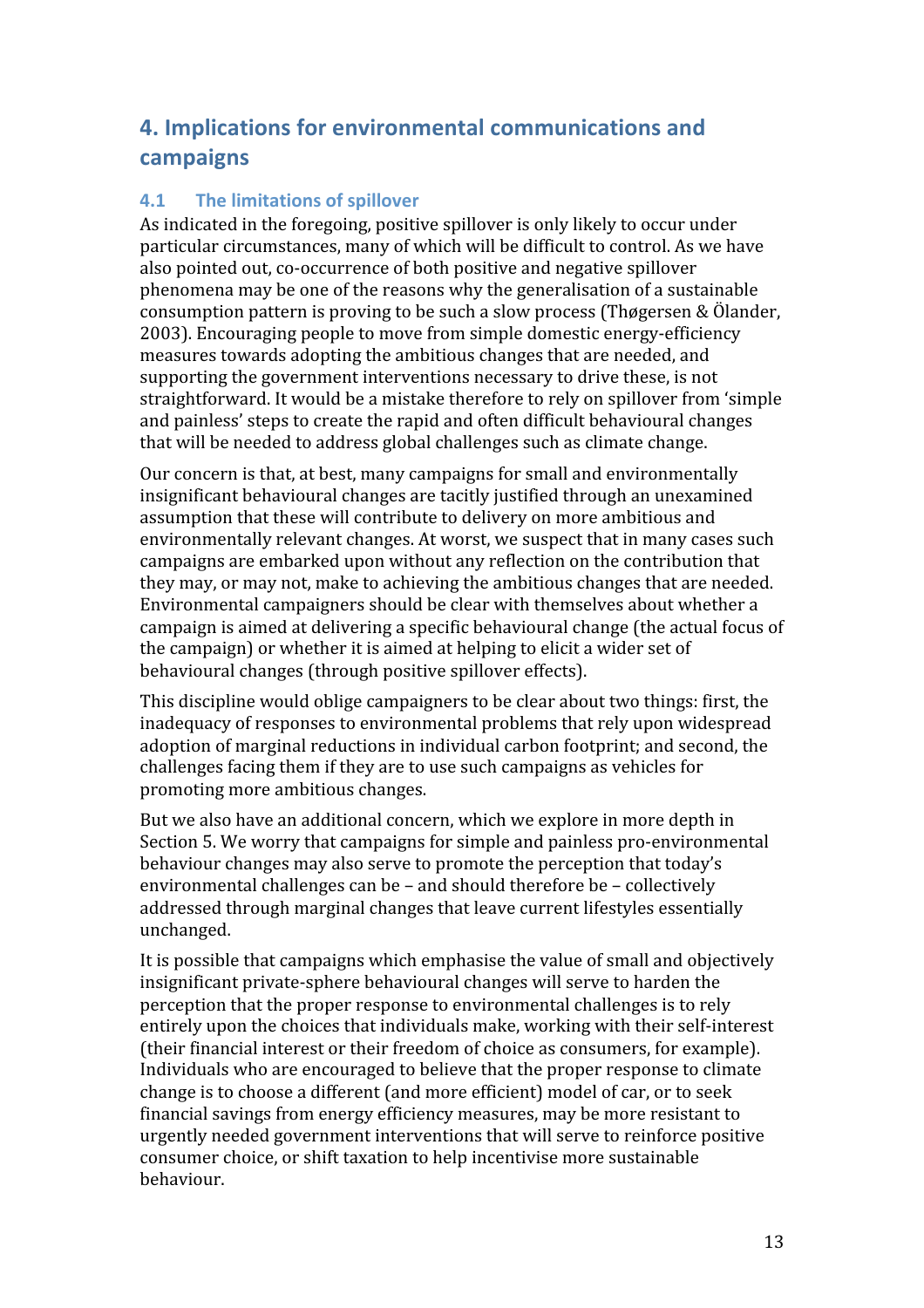## **4.2 Optimising the possibility of spillover**

A number of factors may serve either to amplify or reduce the spillover of pro‐ environmental behaviour. These are discussed more fully in this section, where specific suggestions for the design of environmental campaigns are explored. It should be emphasised, however, that only a few of these suggestions have been subject to proper empirical investigation. Until they are substantiated through more research, the suggestions that follow should be treated with some caution.

#### **4.2.1 Be clear about the environmental reasons for behaviour change**

One recurrent theme in the analysis above is that positive spillover will vary with the strength of a person's pro-environmental values and norms. Hence, in addition to the 'direct' behavioural impact of communications that increase the prevalence of these values and norms, it is likely that such policies will also amplify positive spillover effects. This might be referred to as 'the double dividend of getting clarity on values and goals'!6

Spillover hypotheses derived from Bem's (1972) self‐perception theory are based on the assumption that performing a pro‐environmental behaviour activates the person's pro‐environmental disposition and makes pro‐ environmental values and norms more salient (see Section 3.1). For this mechanism to lead to spillover, the person needs to have a pro‐environmental disposition of sufficient strength. Consistent with this inference, spillover between different behaviour categories has been found to depend on the strength of the person's pro‐environmental values (Thøgersen & Ölander, 2003). Moreover, one study found that the tendency to behave consistently across pairs of pro‐environmental behaviours depends on how morally important it is for the person to act in an environmentally responsible way (Thøgersen, 2004). Together, these studies suggest that positive spillover of pro‐environmental behaviour is contingent on sufficiently strong pro‐environmental values or norms.

This perspective is further supported by evidence on cognitive dissonance (see Section 3.2, above). Cognitive dissonance is more likely to motivate an individual to extend pro‐environmental behaviour, rather than reduce this, in the context of a strong set of pro‐environmental values and norms.

Consider a campaign to encourage homeowners to install loft insulation. Suppose this campaign draws attention to the financial benefits, and as a result persuades some individuals to go to the trouble and capital expense of installing this insulation. Having done so, they may be less likely to support a proposal to use public funds to assist other home‐owners to install insulation (such a policy proposal was recently suggested by the Conservative Party in the UK – see King, 2009). They may feel that, having borne the costs of loft insulation themselves, they shouldn't now be expected, as taxpayers, to support other home‐owners who will derive the same financial savings from insulation but with lower capital expenditure.

<sup>6</sup> There is a large body of experimental work that serves to demonstrate the relevance of the *goals* used to frame a particular behaviour for determining the level of motivation an individual experiences to engage in that behaviour. Appeals to extrinsic goals (financial benefit, for example) tend to lead to lower persistence in a new behaviour than appeals to intrinsic values (a sense of connectedness to the natural world, or an empathy for people in a drought‐stricken country, for example). The relative benefit of appealing to intrinsic as opposed to extrinsic goals increases for more difficult behavioural choices. These results, drawn from<br>studies in 'self-determination theory' have important impli these studies, which do not relate directly to spillover, fall outside the scope of this report. See WWF (2008) for a fuller account of the results of studies on the<br>quality of motivation achieved through appeal to differe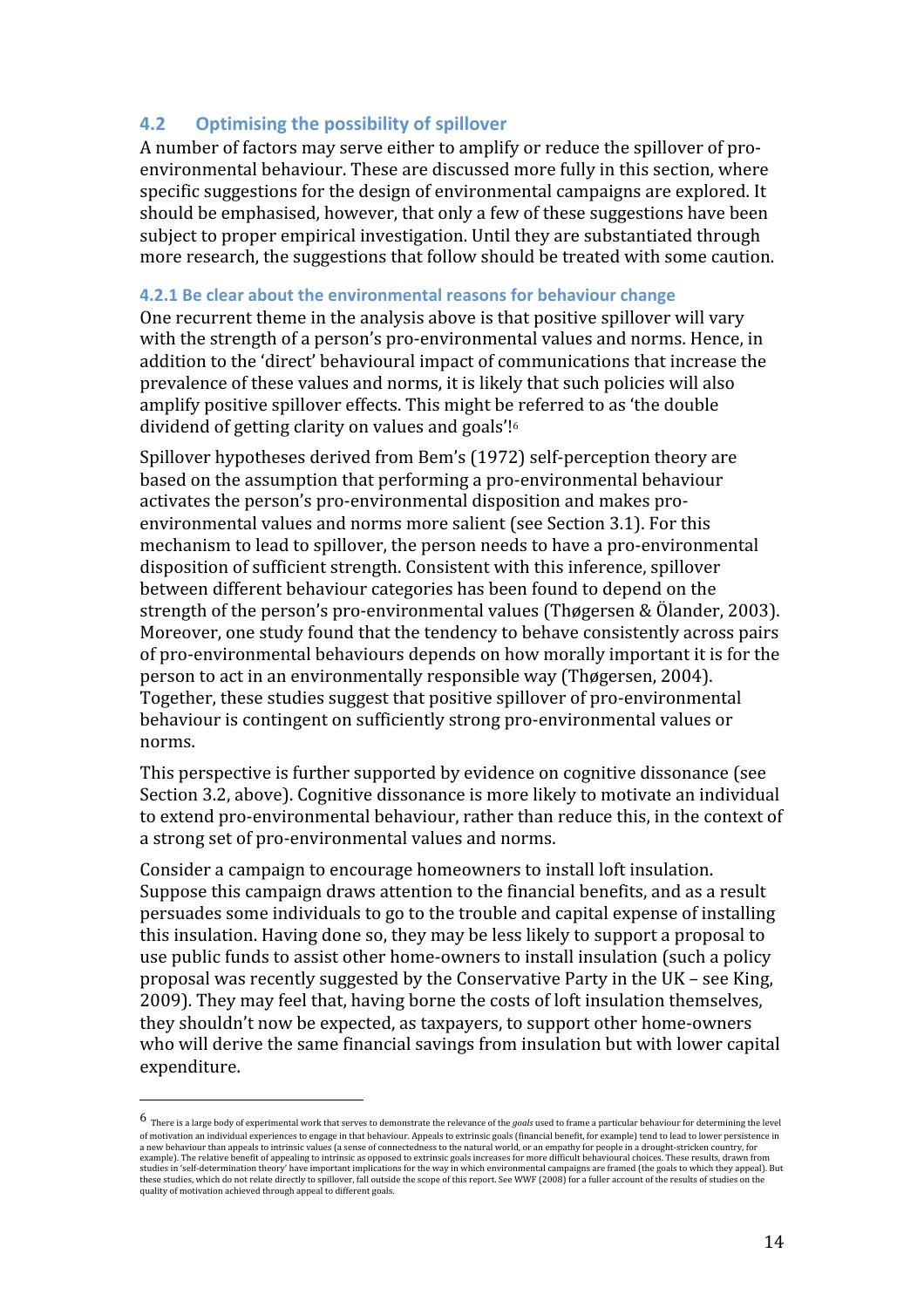If, on the other hand, the initial campaign was premised on an environmental imperative – urging home‐owners to install loft insulation in order to reduce their carbon emissions – their response to the new government proposal may be different. They are now perhaps more likely to feel aggrieved that, while they have gone to the trouble and expense of installing insulation ('doing their bit' to help stabilise the climate), many other home‐owners have yet to do so, thereby undermining their efforts. They are perhaps likely to be more supportive, therefore, of a policy aimed at incentivising other homeowners to follow suit.

This is not to argue that appeal to self-interest or social status can't be effective. Urging people to adopt simple domestic energy efficiency measures in order to save money, or to send an automatically-generated email to their MP to petition against a new road‐building scheme on the grounds of its impact on local house prices, *may* be the most effective way of motivating the greatest number of people to adopt *these particular* behaviours. But their motivation to engage in pro‐environmental private‐sphere behaviours in general, or to become involved in committed public activism, seems less likely to be sustained than if they had adopted them in pursuit of a set of 'intrinsic' goals.

#### **4.2.2 Make explicit the connections between different pro‐environmental behaviours**

Studies have found that correlations between pairs of pro‐environmental behaviour increase with the similarity (Bratt, 1999) or with the perceived similarity (Thøgersen, 2004) of the two behaviours. This result has also been observed in foot‐in‐the‐door studies, where stronger effects are usually found when the two requests are similar rather than dissimilar (Burger, 1999). This effect is most easily understood in the framework of cognitive dissonance theory, assuming that the similarity of pairs of behaviour influences how inconsistent it is perceived to be to act in a pro‐environmental way with regard to one but not the other. The similarity effect suggests that positive spillover is most likely between pairs of pro‐environmental behaviours that are reasonably similar, or that are perceived as being reasonably similar.

But what constitutes 'reasonably similar' or 'reasonably dissimilar' behaviour here? Behaviours can be similar or dissimilar in many ways. Similarity may be judged with regard to objective characteristics of the behaviour (such as the time or place in which it is undertaken, tools or equipment used, or the specific actions performed). Behaviours may also be more or less similar in terms of the goal or goals being pursued. *Objective characteristics* are used to organise behaviours into *taxonomic categories*, whereas the *relationship towards a goal* is used to organise behaviours into *goal-derived categories*. It is commonly assumed that consumers use both taxonomic categories and goal‐derived categories to structure their knowledge about the world (Hoyer & MacInnis, 2006).

Little research has been done into which kind of similarity judgment is most likely to produce spillover. What research that does exist suggests that taxonomic categories are important: that is, behaviours within the same taxonomic categories (the time and place of the behaviour, the skills employed, etc.) tend to be more strongly correlated than behaviours within different taxonomic categories (e.g., Stern, *et al.*, 1999; Thøgersen & Ölander, 2001). This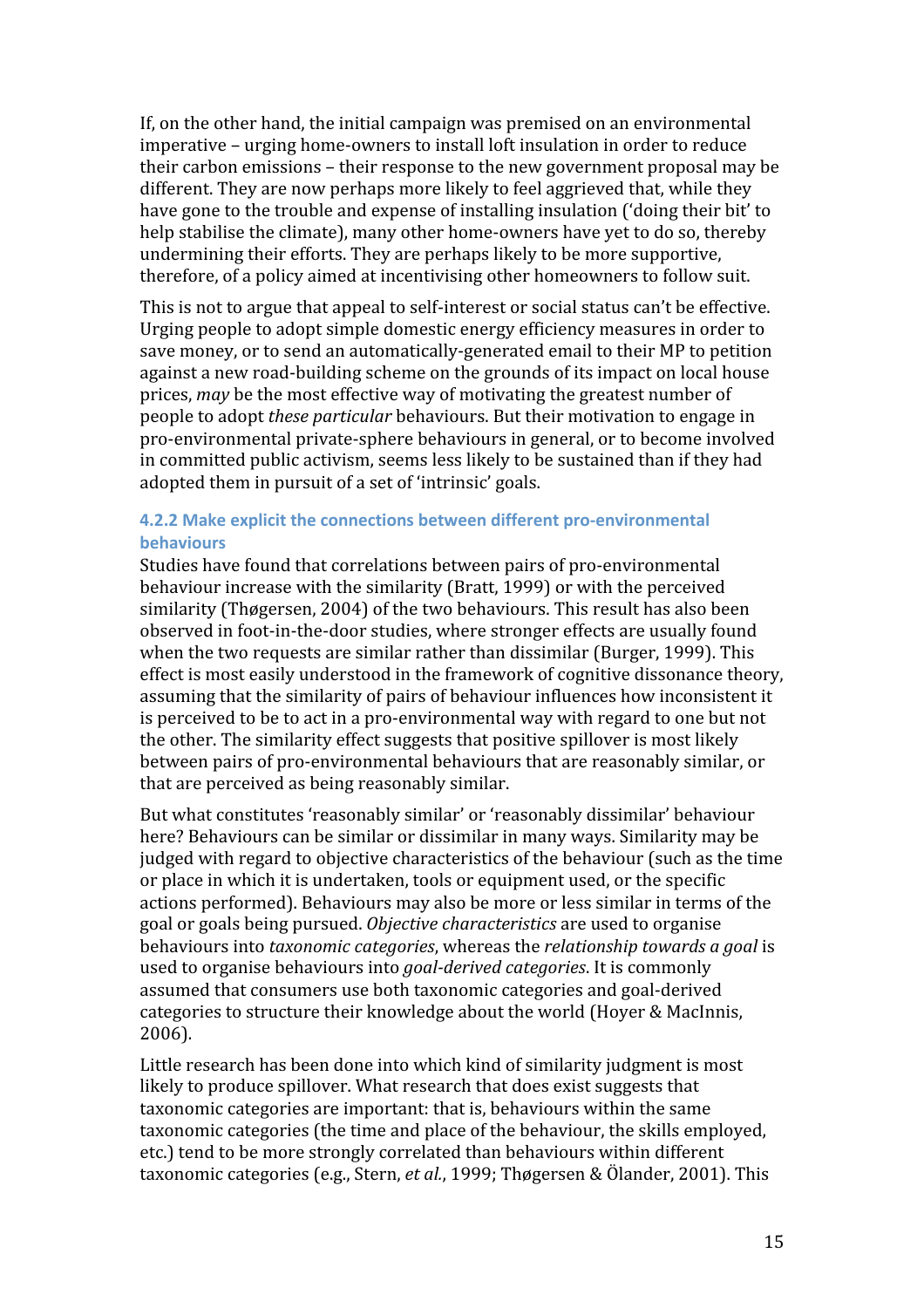evidence suggests that objective characteristics of the behaviour matter for consumers' similarity judgment. However, the effect of a shared goal (e.g. environmental protection) has not been explored.

Irrespective of this lack of research, it seems safe to infer that environmental campaigns that make similarities between pro‐environmental behaviours more salient are more likely to stimulate spillover. An exception arises in cases where actions are perceived as substitutes rather than as complementary ways to solve a problem. For example, one study found that careful source‐separation and recycling is sometimes perceived as a substitute for waste prevention during shopping (choosing products with less packaging, for example): people tend to engage less in one the more they engage in the other behaviour (Thøgersen, 1999). With the exception of substitutes, communication that informs and educates people about the shared relevance of two actions for the same goal (i.e., solving an environmental problem) should facilitate spillover (cf. Ratneshwar *et al*., 2001).

Campaigns that frame the imperatives in a non‐environmental way do nothing to increase the incidence of positive spillover. There are clearly many examples where the pursuit of financial self-interest or social status will not present incentives for pro-environmental behaviour (indeed, these things often diverge). In attempting to motivate a range of pro‐environmental behaviours, it seems that it will be most effective to appeal either to environmental concern, or a set of values which are found to correlate with this (a sense of connection to nature, or concern for the welfare of future generations, for example). This also underscores that it is likely to be unhelpful to draw a distinction between the relative importance of different pro‐environmental behaviours, denigrating those seen to be less significant (see Section 3.4 above).

#### **4.2.3 Causal clarity: focus exclusively on the environmental benefits of a behaviour**

If one is to develop a self‐perception as an environmentally concerned individual, this is contingent upon past behaviour being *perceived* as pro‐ environmental, or, as social psychologists say, 'diagnostic of a pro‐environmental disposition' (Cornelissen *et al.*, 2008). The 'diagnosticity' of behaviour in this regard depends on both its *causal clarity* and the *frequency of its occurrence*. This section highlights the need for causal clarity, and Section 4.2.4 highlights the relevance of frequency of occurrence.

Causal clarity refers to the ease with which an individual perceives a particular behaviour as being motivated by environmental concern. So, for example, an individual may petition their MP against the expansion of an airport in their locality either because they are worried about the impact on the financial value of their home, or because they are concerned about the global environmental impact of aviation growth.

Many environmentally relevant everyday behaviours are causally ambiguous in that they lead to both pro‐environmental and private benefits (e.g. mitigating the global impacts of climate change *and* reducing aircraft noise in my locality; reducing water use *and* saving money). If an act can be attributed to more than one cause it is perceived as less diagnostic for inferring pro‐environmental values and attitudes, and is less likely to lead to spillover into other pro‐ environmental behaviours.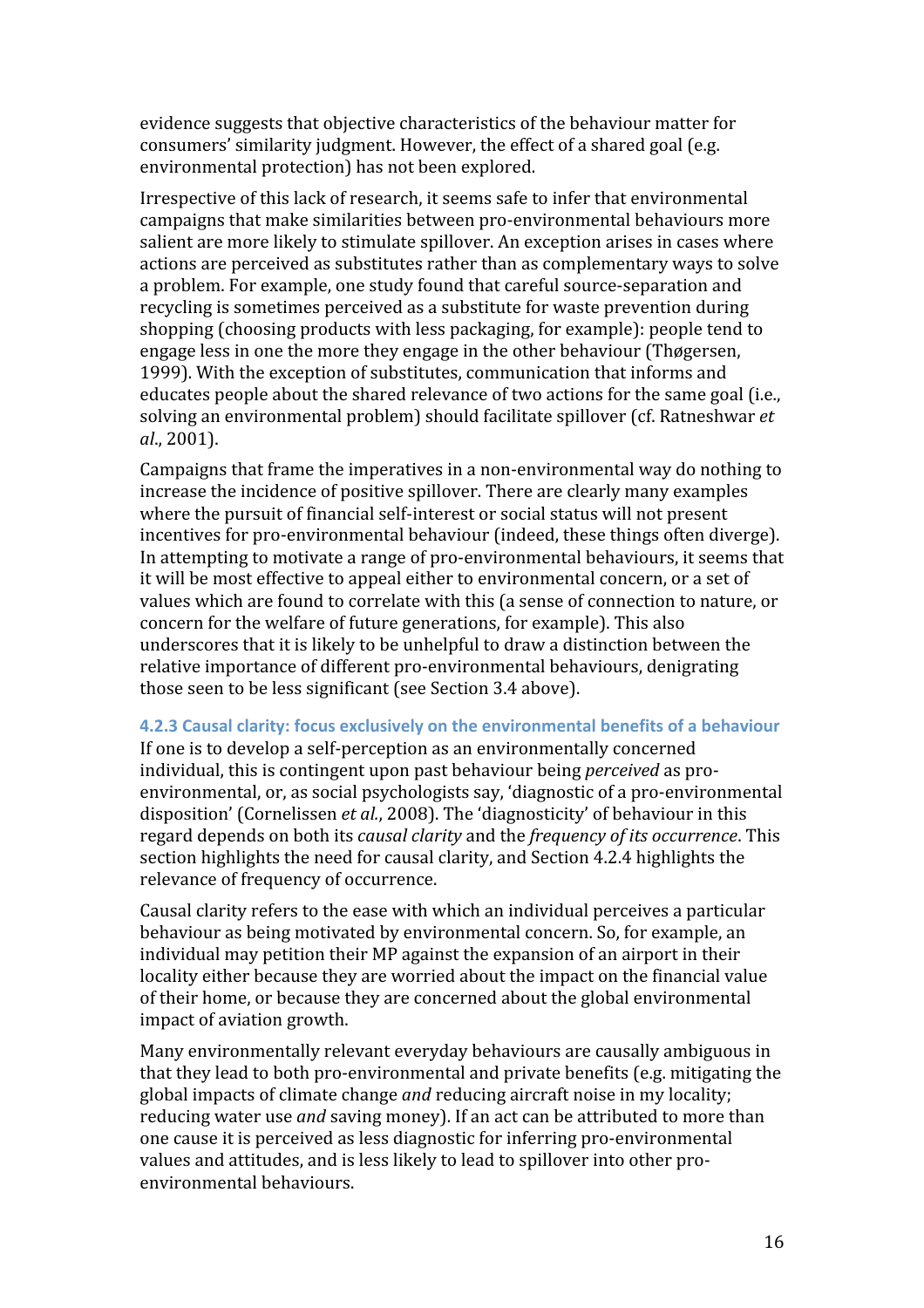However, it has been demonstrated that the perceived diagnosticity of ambiguous behaviours can be enhanced by framing (or labelling) these as reflective of a pro‐environmental disposition. Research has found that the diagnosticity of a common behaviour can be increased by communication that emphasises its environmental benefits (Cornelissen, *et al.*, 2008). Such communication improves the impact of the behaviour on a person's self‐concept, and therefore increases the likelihood of performing *other* pro‐environmental behaviours. Many environmental campaigns currently deploy the opposite tactic in this regard – advocating the use of a wide range of imperatives for adopting a particular behavioural change. Often, for example, these focus on both the financial savings and the environmental benefits arising from energy‐saving behaviours. Consider, for example, the UK government's 'Act on CO<sub>2</sub>' campaign with television advertisements that emphasise the financial savings possible through simple energy‐saving behaviours (such as switching a television standby mode off): 'simple actions reduce both fuel and  $CO<sub>2</sub>$  emissions'.<sup>7</sup>

Some additional evidence suggests that appeal to financial incentives to comply with a behavioural request may be particularly unhelpful if positive spillover is sought. Based on the self-perception theory of spillover, one might imagine that when individuals are *paid* to comply with the first request, this will disrupt their sense that they chose to comply because 'they like to support that type of cause' – rather, they will perhaps be left with the impression that they complied because they were financially rewarded. In fact, there is empirical evidence from foot-in-the-door studies that payment for compliance with the initial request does indeed leave individuals less disposed to comply with a subsequent request for behaviour, where no further payment is offered (Burger & Caldwell, 2003).

Although we are not aware of studies that examine this, it seems likely that individuals who are persuaded to adopt a specific pro‐environmental behaviour in order to save money (e.g. change to energy‐efficient light‐bulbs *in order to save money*) will be less likely, as a result of this, to come to see themselves as 'people who engage in environmental behaviour', and will therefore be less likely to respond positively to a subsequent request to adopt a pro‐environmental behavioural change that doesn't confer some direct financial benefit.

Overall, it seems probable that campaigns which combine several different reasons for adopting a behavioural change, and particularly those which appeal to financial incentives, will reduce the likelihood of positive spillover. Note, however, that campaigns which present a range of reasons for adopting a particular behaviour may be most effective in encouraging uptake of *that particular* behaviour. If the campaign is not intended to contribute to building motivation for engagement in a range of other pro‐environmental behaviours, then causal clarity may not be so important (see Section 2.5).

### **4.2.4 Frequency of occurrence: Campaigns to adopt pro‐environmental behaviours which have already reached a high degree of social normalisation will not provide a good basis for positive spillover**

As outlined in Section 4.2.3, the 'diagnosticity' of behaviour, which has an important impact on the likelihood that this will lead to positive spillover,

<sup>7</sup> See: http://tinyurl.com/66otnp (accessed 21 January 2009).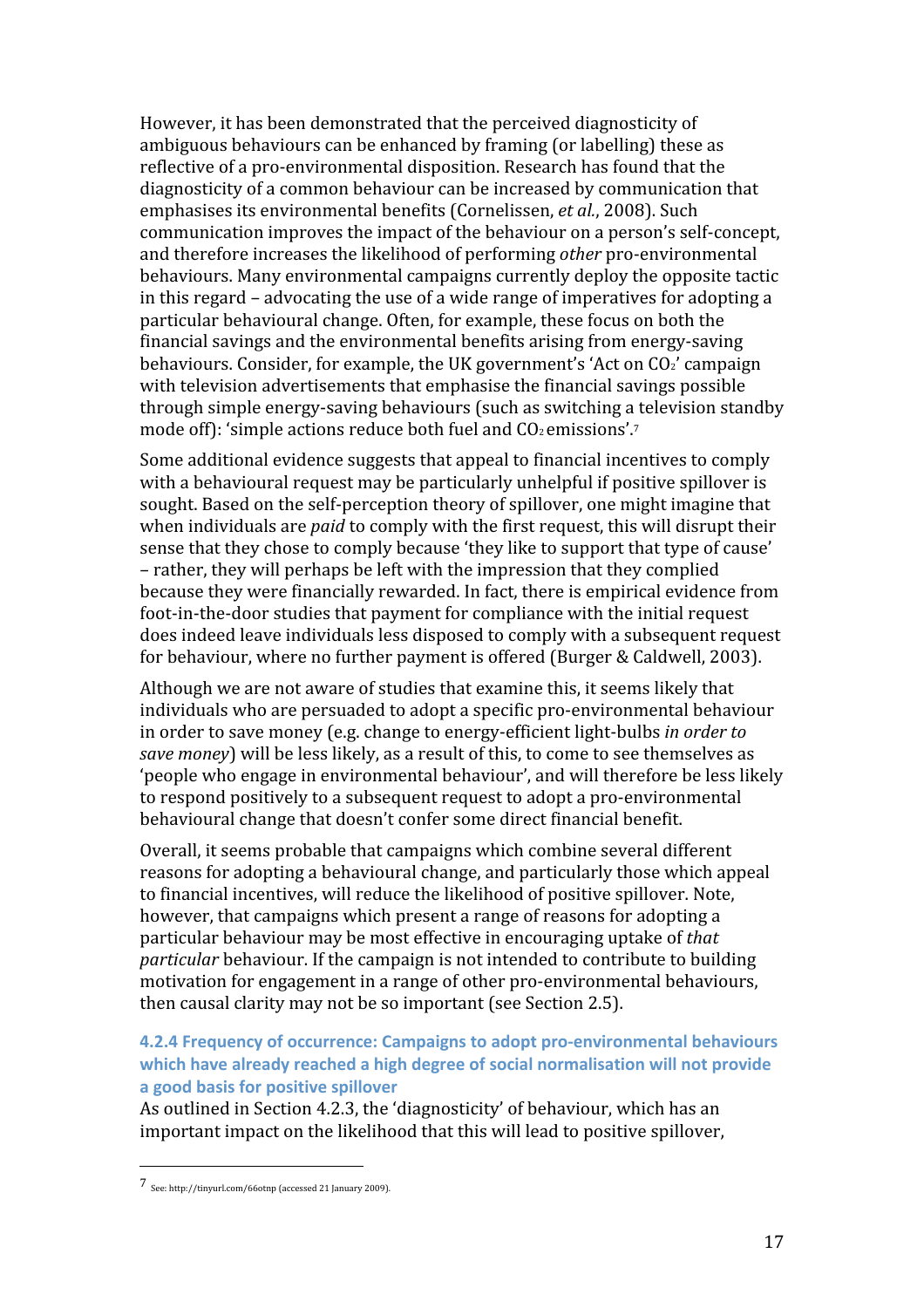depends on both its *causal clarity* and the *frequency of its occurrence*. This section highlights the relevance of frequency of occurrence.

Behaviours which have become social norms (such as avoiding dropping litter, or recycling) are less diagnostic for inferring pro‐environmental values and attitudes than less common behaviours (which may also be more difficult). Such behaviours are more likely to be taken for granted, and are therefore less likely to have an impact on an individual's self‐perception, and less likely to lead to spillover. Of course, it is a good thing for pro‐environment behaviours to become normalised! But if our concern is to achieve positive spillover into other behaviours, then normalised behaviours are not the best starting point.

Spillover based on self‐perception is less likely to be induced by more prevalent, pro‐environmental behaviours, which are often 'simple and painless', than by less common behaviours that are also often more difficult. The implication is that, in the course of campaigning for the adoption of behaviours which will spillover into other pro‐environmental behaviours, it may be better to focus on less common (and perhaps more difficult) behavioural changes – even though it may be more difficult to motivate people to adopt these in the first place.

Providing information about what most other people do has been shown to have a substantial effect on individual behaviour (Goldstein *et al*., 2008; Schultz *et al.*, 2008). This strategy is, of course, only useful when a majority of the target population actually performs the desired pro‐environmental behaviour, which is often not the case for the more difficult and often more environmentally significant behaviours. But where campaigns are aimed narrowly at extending the uptake of behaviours that are already ubiquitous (rather than achieving spillover) this may be an important approach. Even when performing the desired behaviour is the exception rather than the rule, a modelling approach, credibly portraying ordinary people (e.g. in serial dramas) that succeed in making major life changes, has shown promising results in terms of empowering people to make difficult behaviour changes (Bandura, 2006).

# **5. Simple and painless steps and aquiescence in political interventions**

We have argued that encouraging individuals to adopt simple and painless private‐sphere behaviour changes is unlikely to increase motivation for low‐ commitment active citizenship or committed public activism. But campaigns to encourage uptake of simple behaviour changes may nonetheless be important if these lead to greater public *acceptance* of government intervention (see our classification of different pro‐environmental behaviours in Section 2.1). Indeed, Stern *et al*. (1999: 81) argue that public support is 'one of the most important resources social movements mobilize in their efforts to overcome cultural inertia and the interests of powerful actors'.

The argument that public acceptance of government intervention is of key importance arises from an analysis of the political process which suggests that, while the appetite often exists among political leaders and policymakers for fundamental regulatory change, there is too little public acceptance of such change. According to this perspective, the primary reason for the inadequacy of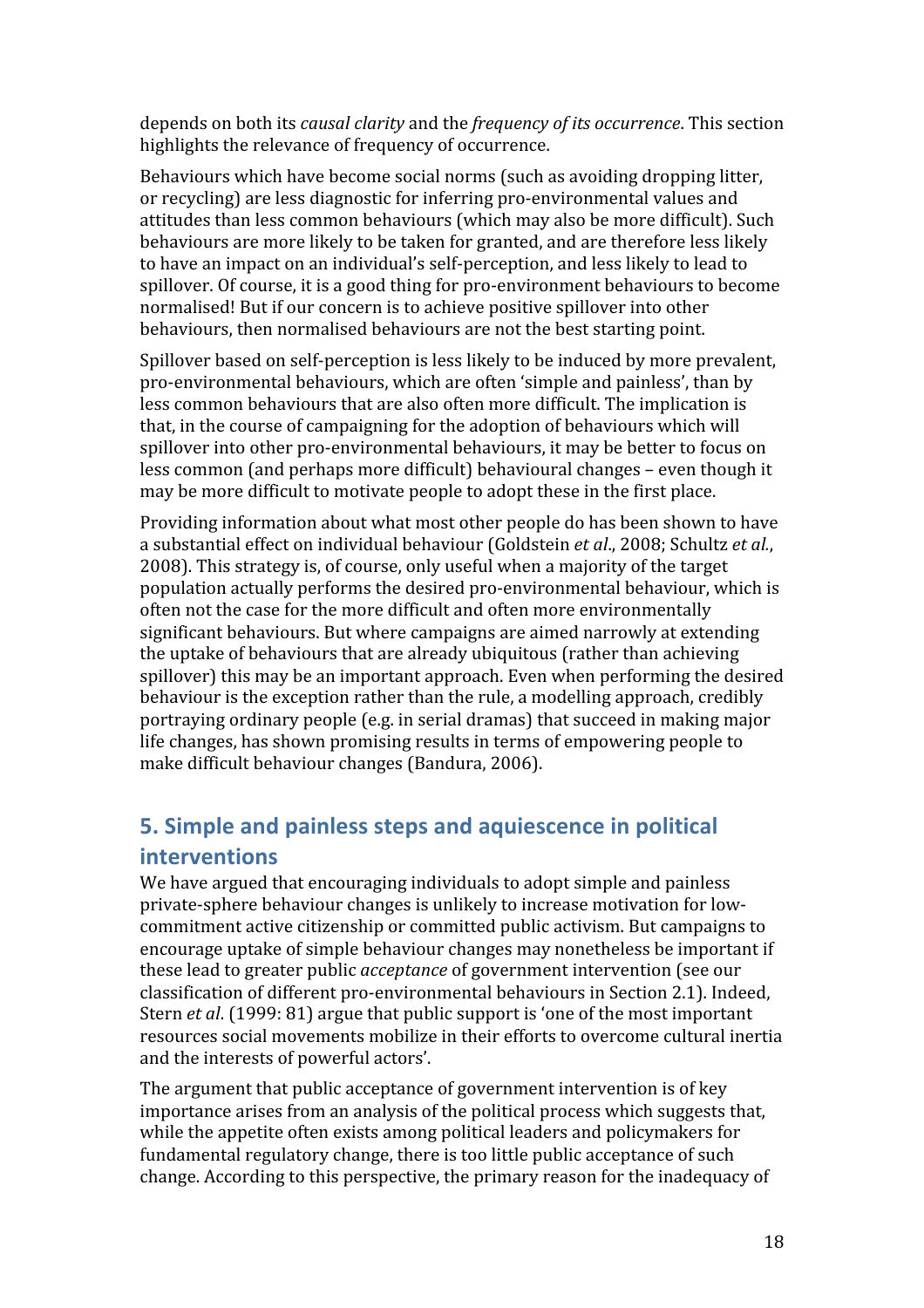government action on environmental challenges is the difficulty of achieving the acceptance of the electorate – rather than a government's failure to grasp the urgency and scale of environmental challenges, or the pressures and constraints imposed upon government by vested interests. Public acceptance of the need for radical policy interventions, it is argued, would serve to provide sympathetic policymakers with the 'space' to pursue an ambitious legislative agenda.8 It is certainly our experience that many non‐governmental organisations attest privately to being urged by policy‐makers to 'make more noise' on a particular issue, in order to help create the political space for intervention. Some politicians even publicly ask non-governmental organisations to increase pressure,<sup>9</sup> although it has been suggested that such calls may represent a shrewd attempt to deflect blame for inaction, rather than reflecting a real frustration on the part of decision‐makers at being constrained by a lack of electoral acceptability.

A recent IPSOS‐MORI survey of more than 1,000 UK citizens found that 41% agreed with the statement 'I am worried the government, in taking action on climate change, will try to restrict the things that I want to do', as opposed to 29% who disagreed (IPSOS‐MORI, 2008). While this survey found widespread acceptance of the need to move beyond recycling and turning off lights, and to look at transport patterns and purchasing decisions, only 13% of respondents thought that this should involve significant and radical lifestyle changes. Another survey of UK citizens found strong public opposition to increasing the costs of flying or driving. Just 15% of respondents supported increasing the costs of flying (Anable *et al.*, 2006: 52) and only 6% supported doubling tax on petrol over the next 10 years (Anable *et al.*, 2006: 50). It indeed seems that there is little public appetite, at least in the UK, for government intervention to restrict some cherished freedoms.

It must therefore be asked: is passive acceptance of public policies that may entail material sacrifice improved if there is prior and widespread public adoption of small and painless private‐sphere behaviours?

The evidence here is equivocal. On the one hand private-sphere proenvironmental behaviours have been found to correlate positively with support for pro‐environmental policies (Stern *et al.*, 1999). But this does not in itself demonstrate that adoption of simple behavioural changes will help to develop support for environmental polices: individuals with a strong sense of environmental values may be more likely to adopt simple private‐sphere behavioural changes *and* to express greater support for environmental policies. This result doesn't therefore establish a direct causal link between simple behavioural changes and support for policy intervention.

We are not aware of experimental work that has addressed this question directly. However, we are able to speculate on some factors that might moderate

 $8\,$  of course, public activism and low-commitment active citizenship (see Section 2.1) will be helpful here as well. In the case of demands for a policy intervention that does not enjoy widespread political support from policy-makers, *both* public activism and passive acceptance will be necessary. Where that political support is forthcoming, however, it may be sufficient that public acceptance is established. Because passive acceptance will probably be easier to secure than public activism, some environmental campaigners choose to focus particularly on ways in which the former can be generated.

<sup>9</sup> Ed Miliband, UK Secretary of State for Energy and Climate Change, recently said, 'When you think about all the big historic movements, from the suffragettes, to anti-apartheid, to sexual equality in the 1960s, all the big political movements had popular mobilisation... Maybe it's an odd thing for someone in government to say, but I just think there's a real opportunity and a need here'. (Quoted in *The Guardian,* 8 December 2008). See: http://tinyurl.com/6c6sjg (accessed 21 January,<br>2009).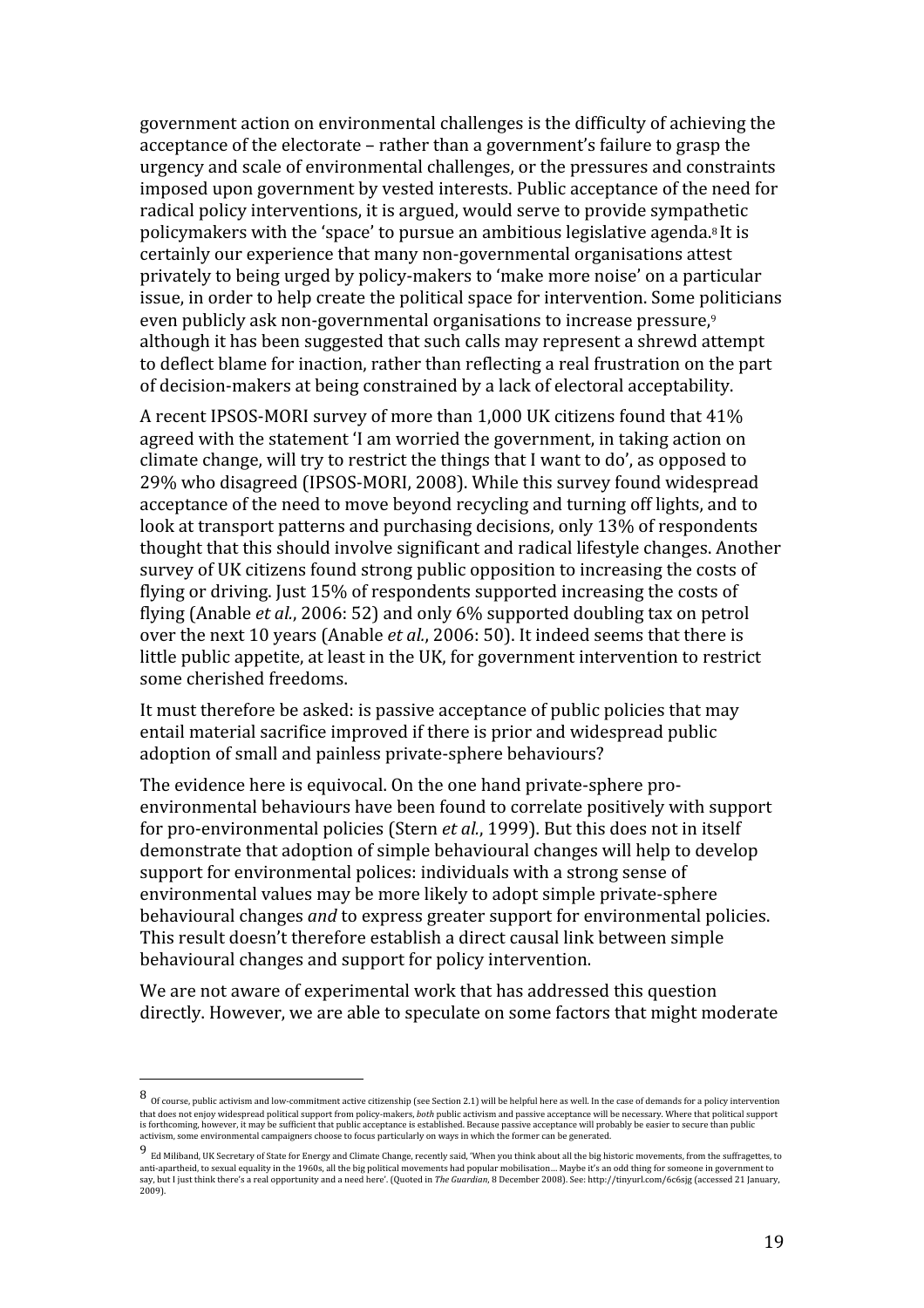the influence of the adoption of small private‐sphere behaviour change for the acceptability of government intervention.

## **5.1 The likely importance of the reasons for behaviour change**

The reasons used to motivate pro‐environmental behaviour are likely to be of critical importance if the longer‐term aim is to build public support for new policies or regulatory intervention to further encourage these behaviour changes.

Recall the example of campaigns to increase levels of loft insulation, discussed in Section 4.2.1. Here it was argued that premising such a campaign on the basis of financial savings may leave home‐owners who have insulated their lofts less inclined to support a subsequent government proposal to use public funds to encourage wider use of loft insulation. Indeed, they might be more inclined to think that other home‐owners should bear the costs of loft insulation personally, as they themselves had done. But if a home‐owner insulated the loft in order to help mitigate climate change, that individual is probably more likely to feel frustration that others don't follow suit – and may be more supportive of initiatives for public grants to incentivise loft insulation.

We can extend this analysis by way of another hypothetical example. Consider a government campaign to encourage people to exchange their cars for smaller and more efficient vehicles, on the grounds that in doing so, they will save money on their fuel bills. In this example, focusing on the financial incentives for buying a more fuel‐efficient car may help confirm the perception that individuals should act to ensure that their motoring is made as cheap as possible. This could serve to erode support for subsequent policies to increase taxation on fuel (something to which there is already widespread public resistance, as we have seen). Moreover, this hardening of opposition to increases in fuel prices may occur not just for those individuals who have been persuaded to buy a more efficient car as a result of the campaign – but also (a far greater number) of individuals who were exposed to the campaign communications but didn't act upon these.

In general, we can speculate that an individual who has experienced a degree of cost or inconvenience in the course of voluntarily adopting a pro‐environmental behaviour for environmental reasons will be more likely to support government interventions to enforce that behavioural change than will an individual who adopts a behavioural change for self‐interested reasons.

## **5.2 The likely importance of framing in shaping dominant public values**

The hypothetical example of the campaign to encourage people to buy more fuel‐ efficient cars introduces the importance of the way in which a campaign is framed. In this case, it was suggested that framing a campaign in terms of the financial savings accruing from running a more efficient car may harden resistance to subsequent attempts to increase taxation on private car use.

A review of the literature on framing is beyond the scope of this paper. However, it has been persuasively argued that the way in which an issue is framed has an important impact on the acceptability of this to a particular audience. Such framing is important in two ways. First, and most obviously, it is important in order to present a policy‐proposal in a way that is attractive, given an audience's values and modes of thought. Second, it is important in *contributing to determine*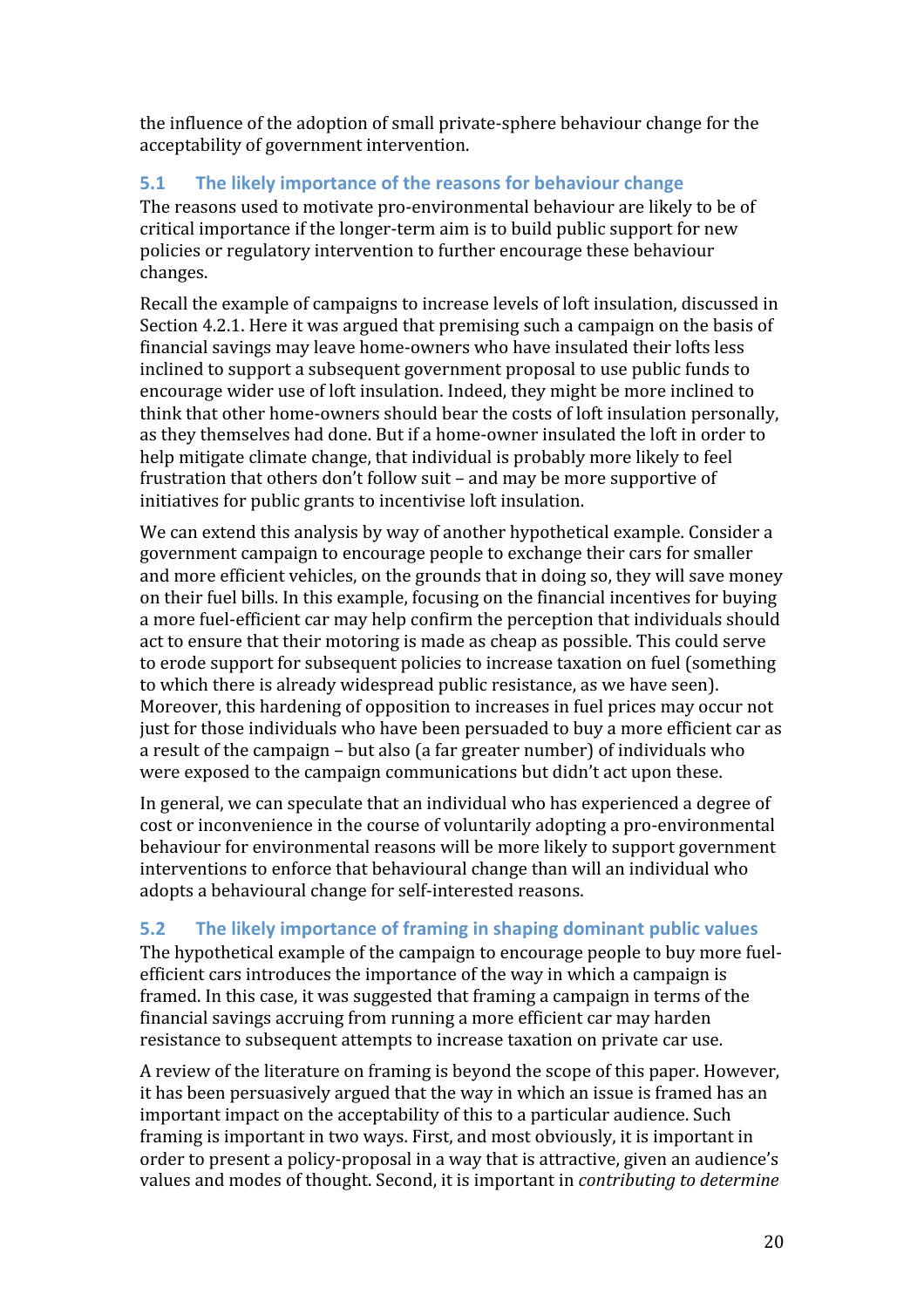which values come to dominate public discourse and shape public opinion (see Brewer & Frisch, 2008; Brewer & Lakoff, 2008). As Susan Bales (2008: 12), president of the Frameworks Institute, writes:

*When frames are invigorated over time, they become chronically accessible. They rise out of the swamp of public thinking with reliable predictability. In fact, all you need is a very slight frame cue to get most Americans to tell you that government is too big, too bloated, too inefficient.* 

We can see therefore that appeals for individuals to adopt simple voluntary energy‐efficiency measures (e.g. switching to use of compact fluorescent light bulbs), may have more than one possible effect, *even when explicitly framed in environmental terms.* On the one hand, such campaigns may increase awareness of the environmental impact of incandescent bulbs, and therefore increase public support for government intervention to ban these bulbs. On the other hand, they may serve to reinforce the perception that environmental challenges can be adequately met through simple voluntary steps and that suggestions for more ambitious government intervention are disproportionate and unnecessary.10

We do not have the evidence base to reflect on the likely magnitude of these two effects. However, there are ways in which campaigns could be framed which would help to mitigate these possible negative impacts. One approach to this might be to situate simple steps in the context of a broader social engagement on addressing the more fundamental aspects of an environmental problem – drawing attention not just to the need to take steps ourselves, but also to the importance of holding our government accountable to ensure that it protects our environment.

## **6. Summary and discussion**

The comfortable perception that global environmental challenges can be met through marginal lifestyle changes no longer bears scrutiny. The cumulative impact of large numbers of individuals making marginal improvements in their environmental impact will be a marginal collective improvement in environmental impact. Yet we live at a time when we need urgent and ambitious changes.

If those in government, business or the third sector persist in advocating 'simple and painless' behavioural changes as a meaningful response to today's most pressing environmental challenges, this must be because they are persuaded that such changes will encourage the adoption of other, and particularly other *more ambitious*, behaviours.

Insistence on the use of positive spillover (and particularly foot‐in‐the‐door) strategies legitimises a reliance upon simple and painless behavioural changes, and has undeniable attractions: it can serve to deflect pressure for government to adopt ambitious and potentially unpopular policies and regulations; it allows businesses to claim they are contributing meaningfully to engaging a problem such as climate change through the sale of compact fluorescent light bulbs or washing-lines; and it helps to relieve environmental NGOs of the (potentially

 $10$  Certainly, as things stand, recent initiatives to remove incandescent light bulbs from shops in the UK did trigger the reaction, from some quarters, that governments should leave individual consumers to decide what light bulbs to buy, and drew the wrath of several newspapers: The Daily Mail, for example, ran a headline: 'Revolt! Robbed of their right to buy traditional light bulbs, millions are clearing the shelves of last supplies' (The Daily Mail, 7 January 2009, emphasis added).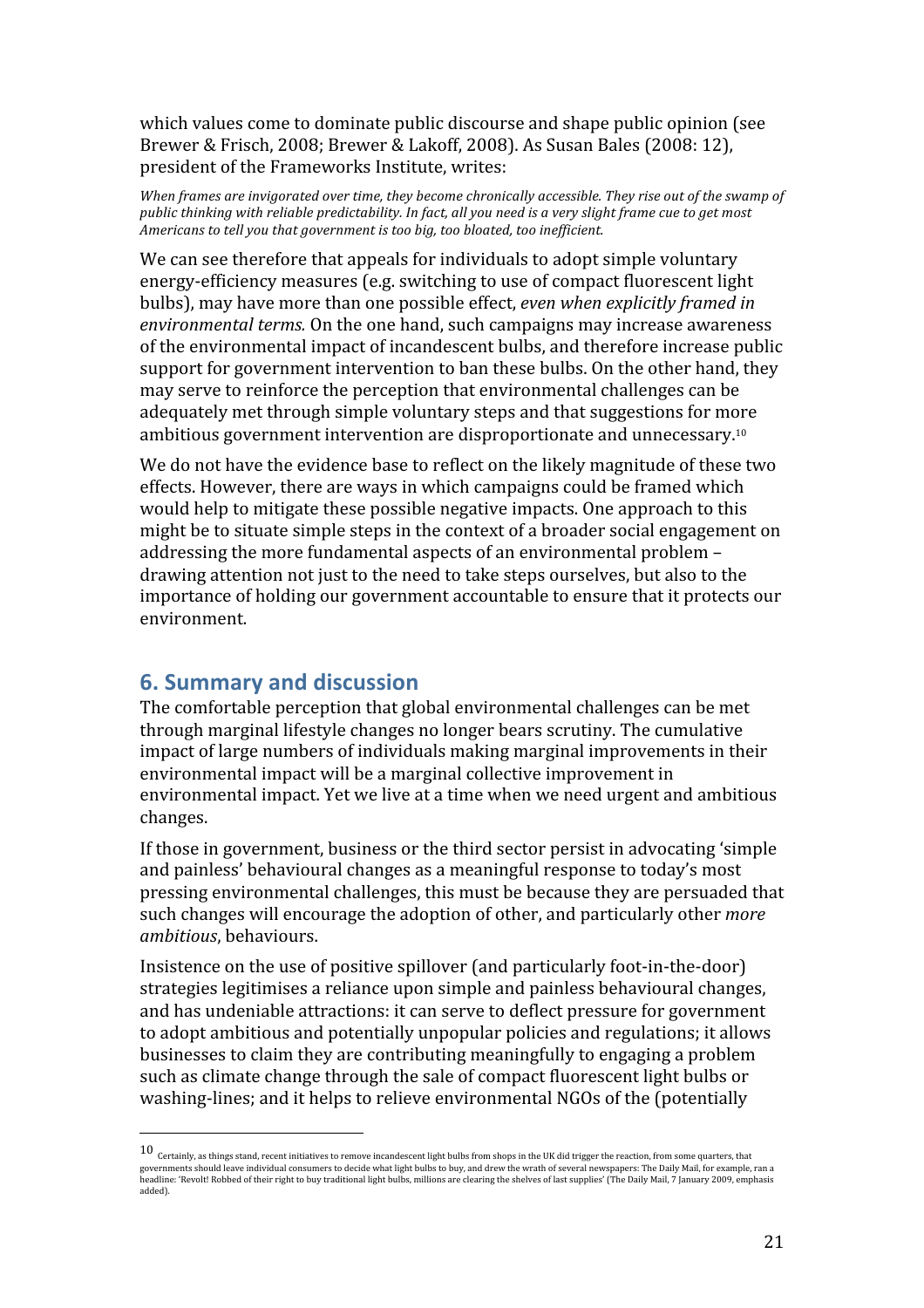upsetting) obligation to draw attention to the full scale and urgency of global environmental problems.

These attractions perhaps go some way to explaining the continued reliance placed on positive spillover and foot‐in‐the‐door, even though the empirical evidence for the effectiveness of these strategies is highly contested. While some researchers suggest that pro‐environmental conduct has a tendency to spillover from one behaviour to another, others argue that when people engage in pro‐ environmental behaviour (perhaps a simple and painless step), they often use this fact to justify not doing other (perhaps more environmentally significant) things.

We have reviewed the empirical evidence for spillover – both positive and negative – and the theories offered to explain these results. Based on this evidence, we do not argue that positive spillover and foot‐in‐the‐door effects cannot occur – clearly they do, at least under some circumstances. However, we do not find evidence that positive spillover and foot‐in‐the‐door effects occur with the dependability that would be necessary to responsibly advocate their use as a major plank in engaging environmental problems (such as climate change) that require urgent and ambitious interventions. It seems very dangerous to premise environmental campaigns on an insistence that the adoption of 'simple and painless' steps will necessarily spillover into ambitious behavioural change proportional to the scale of the challenge.

Our concern is that, at present, many campaigns for small and environmentally insignificant behavioural changes are tacitly justified through an unexamined assumption that these will contribute to delivery on more ambitious and environmentally relevant changes. Environmental campaigners should be clear with themselves about whether a campaign is aimed at delivering a specific behavioural change (the actual focus of the campaign) or whether it is aimed at helping to elicit a wider set of behavioural changes (through positive spillover effects). This discipline would oblige campaigners to be clear about two things: first, the inadequacy of responses to environmental problems that rely upon widespread adoption of marginal reductions in individual carbon footprint; and second, the challenges facing them if they are to use such campaigns as vehicles for promoting more ambitious changes.

Notwithstanding this overall conclusion, we have reflected on the implications of research in spillover for the design of environmental communications and campaigns, with a view to optimising the possibility of positive spillover occurring. A central conclusion is that the reasons underlying the adoption of a particular behaviour have an important bearing on an individual's inclination to adopt further behavioural changes. In particular, an appeal to environmental imperatives is more likely to lead to spillover into other pro‐environmental behaviours than an appeal to financial self‐interest or social status.

This contradicts the insistence, often made by campaign advisers, that environmental communicators should be indifferent to the reasons they use to urge behavioural change. At least to the extent that a campaign aims to encourage spillover into other behaviours, the reasons given as motivation for the initial behaviour are likely to be very important. Moreover, in striving for clarity about the reasons for advocating a particular behavioural change, it is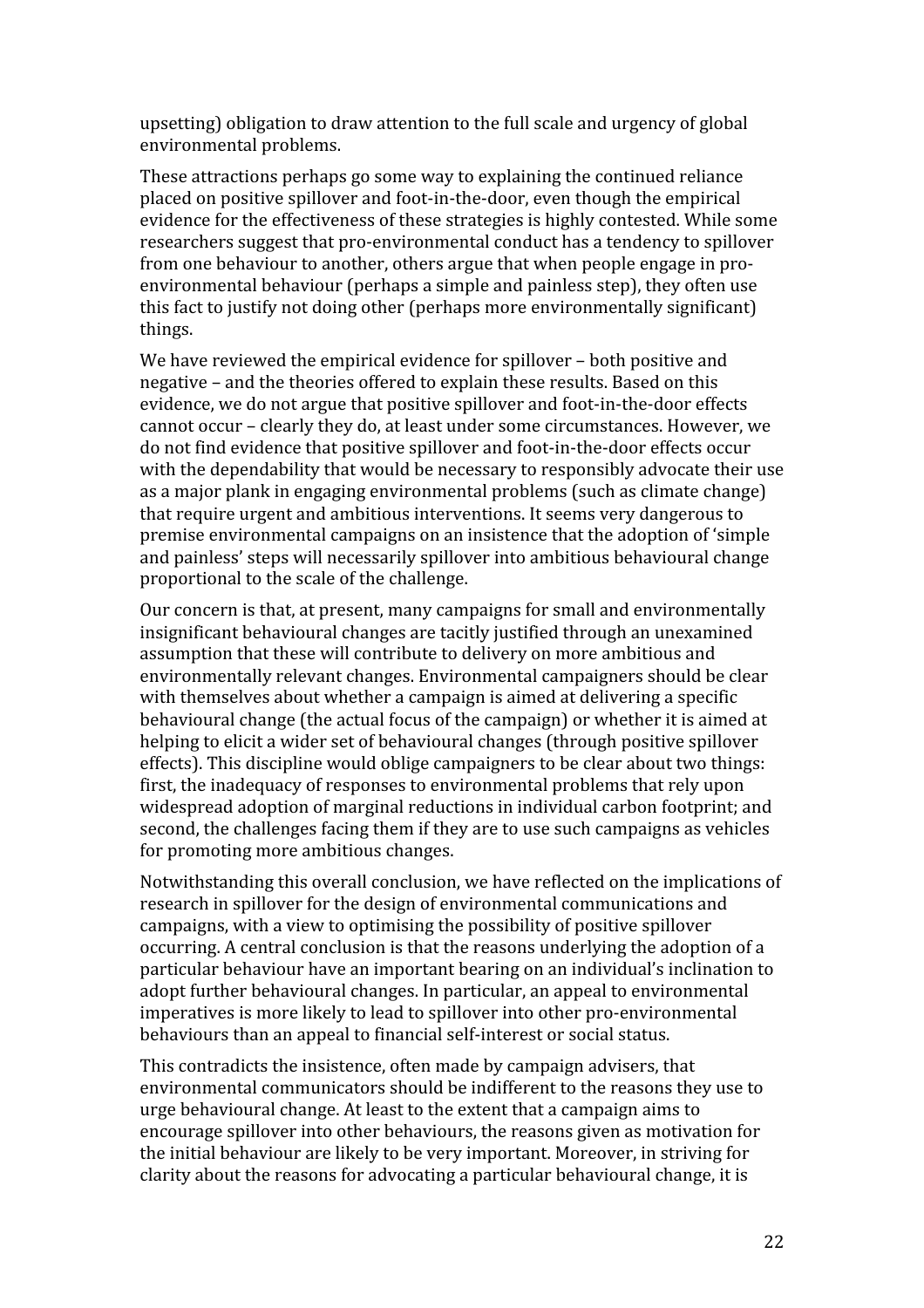important to focus exclusively on the environmental imperatives. Appealing simultaneously to several incentives (e.g. the financial savings *and* environmental benefits arising from energy-efficiency measures) is likely to reduce the instance of positive spillover into other pro‐environmental behaviours.

We put particular emphasis on examining the possibility that, as a result of engaging in simple and painless behaviours, individuals may be more accepting of proposals for government intervention to enforce these and other pro‐ environmental behaviours. There is little evidence from empirical studies to draw on here, but we have proposed that the reasons given to incentivise the initial simple and painless behavioural choices are again likely to be important. In general, we speculate that an individual who has experienced a degree of cost or inconvenience in the course of voluntarily adopting a pro‐environmental behaviour for environmental reasons will be more likely to support government interventions to enforce that behavioural change more widely than will an individual who adopts a behavioural change for self-interested reasons.

Finally, we reflected briefly on the effect that campaigns for 'simple and painless' voluntary behaviour changes are likely to have on public attitudes towards ambitious new government interventions, *when these are framed in explicitly environmental ways*. Unfortunately, there is currently a lack of evidence to discriminate between the possible effects that 'simple and painless' campaigns may have on these public attitudes. Future research should investigate the potential and limitations of campaigns for 'simple and painless' voluntary behaviour changes in this connection.

## **References**

Abelson, R. P. (1983). Whatever became of consistency theory? *Personality and Social Psychology Bulletin, 9*, 37‐54.

Anable, J., Lane, B., & Kelay, T. (2006) An Evidence Base Review of Public Attitudes to Climate Change and Transport Behaviour, DfT, July 2006.

Bales, S. N. (2008) Framing issues for public consideration, *Chamber Executive*, Summer 2008: 6‐14.

Bandura, A. (2006). Going global with social cognitive theory: From prospect to paydirt. In S. I. Donaldson, D. E. Berger & K. Pezdek (Eds.), *Applied psychology. New frontiers and rewarding careers*. (pp. 53‐80). Mahwah, NJ: Lawrence Erlbaum

Beddington, J. (2009) Getting our houses in order, *Prospect*, January 2009. Available at: http://tinyurl.com/al2x6h

Bem, D. J. (1972). Self‐perception theory. In L. Berkowitz (Ed.), *Advances in Experimental Social Psychology* (Vol. 6, pp. 1‐62). New York: Academic Press.

Bratt, C. (1999). Consumers' environmental behavior: Generalized, sector‐based, or compensatory? *Environment and behavior, 31*, 28‐44.

Brewer and Lakoff (2008) Why voters aren't motivated by a laundry list of positions on issues. Rockridge Institute. Available at: http://tinyurl.com/8k7wd8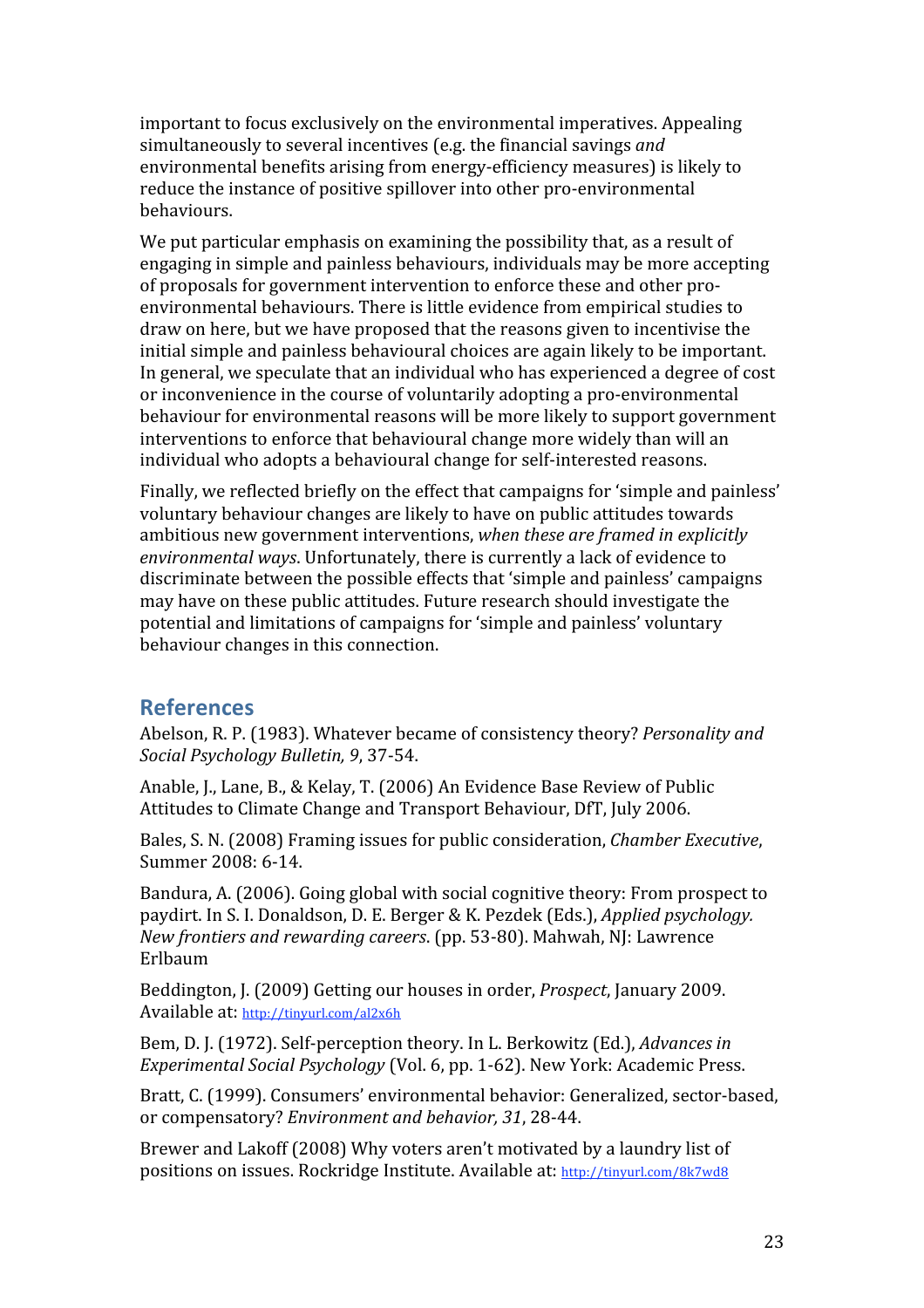Brewer and Frisch (2008) Cognitive Policy, *The Environmental Forum*, September/October 2008, 36-40. Available at: http://tinyurl.com/7v85pc

Brown, S. L., Asher, T., & Cialdini, R. B. (2005). Evidence of a positive relationship between age and preference for consistency. *Journal of Research in Personality, 39*, 517‐533.

Burger, J. M. (1999). The foot-in-the-door compliance procedure: A multipleprocess analysis and review. *Personality and Social Psychology Review, 3*, 303‐ 325.

Burger, J. M. and Caldwell, D.F. (2003) The Effects of Monetary Incentives and Labeling on the Foot-in-the-Door Effect: Evidence for a Self-Perception Process. *Basic and Applied Social Psychology 25* (3) 235‐241

Cairns, S. and Newson, C. (2006) *Predict and decide: aviation, climate change and UK policy*, Environmental Change Institute, University of Oxford.

Cialdini, R. B., Trost, M. R., & Newsom, J. T. (1995). Preference for consistency: The development of a valid measure and the discovery of surprising behavioral implications. *Journal of Personality and Social Psychology, 69,* 318‐328.

Cornelissen, G., Pandelaere, M., Warlop, L., & Dewitte, S. (2008). Positive cueing: Promoting sustainable consumer behavior by cueing common environmental behaviors as environmental. *International Journal of Research in Marketing, 25*  (1), 46‐55.

De Young, R. (2000). Expanding and evaluating motives for environmentally responsible behavior. *Journal of Social Issues, 56* (3), 509‐526.

Defra (2008) A framework for pro‐environmental behaviours, January 2008. Dickerson, C., Thibodeau, R., Aronson, E., & Miller, D. (1992). Using cognitive dissonance to encourage water conservation. *Journal of Applied Social Psychology, 22*, 841‐854.

Diekmann, A., & Preisendörfer, P. (1998). Environmental behavior: Discrepancies between aspirations and reality. *Rationality and Society, 10 (*1), 79‐102.

DfT (2009) UK Air passenger demand and  $CO<sub>2</sub>$  forecasts 2009, DfT 15 January 2009. Available at: http://tinyurl.com/dbg6qc

Festinger, L. (1957). *A theory of cognitive dissonance*. Evanston: Row Peterson.

Freedman, J., & Fraser, S. (1966). Compliance without pressure: The foot-in-thedoor technique. *Journal of Personality and Social Psychology, 4*, 195‐202.

Futerra (2006) New Rules: New Game ‐ Communications Tactics for Climate Change. Available at: http:/ /tinyurl.com/yoj92v

Glasman, L. R., & Albarracín, D. (2006). Forming attitudes that predict future behavior: A meta‐analysis of the attitude‐behavior relation. *Psychological Bulletin, 132* (5), 778‐822.

Goldstein, N. J., Cialdini, R. B., & Griskevicius, V. (2008). A room with a viewpoint: Using social norms to motivate environmental conservation in hotels. *Journal of Consumer Research, 35*(3), 472‐481.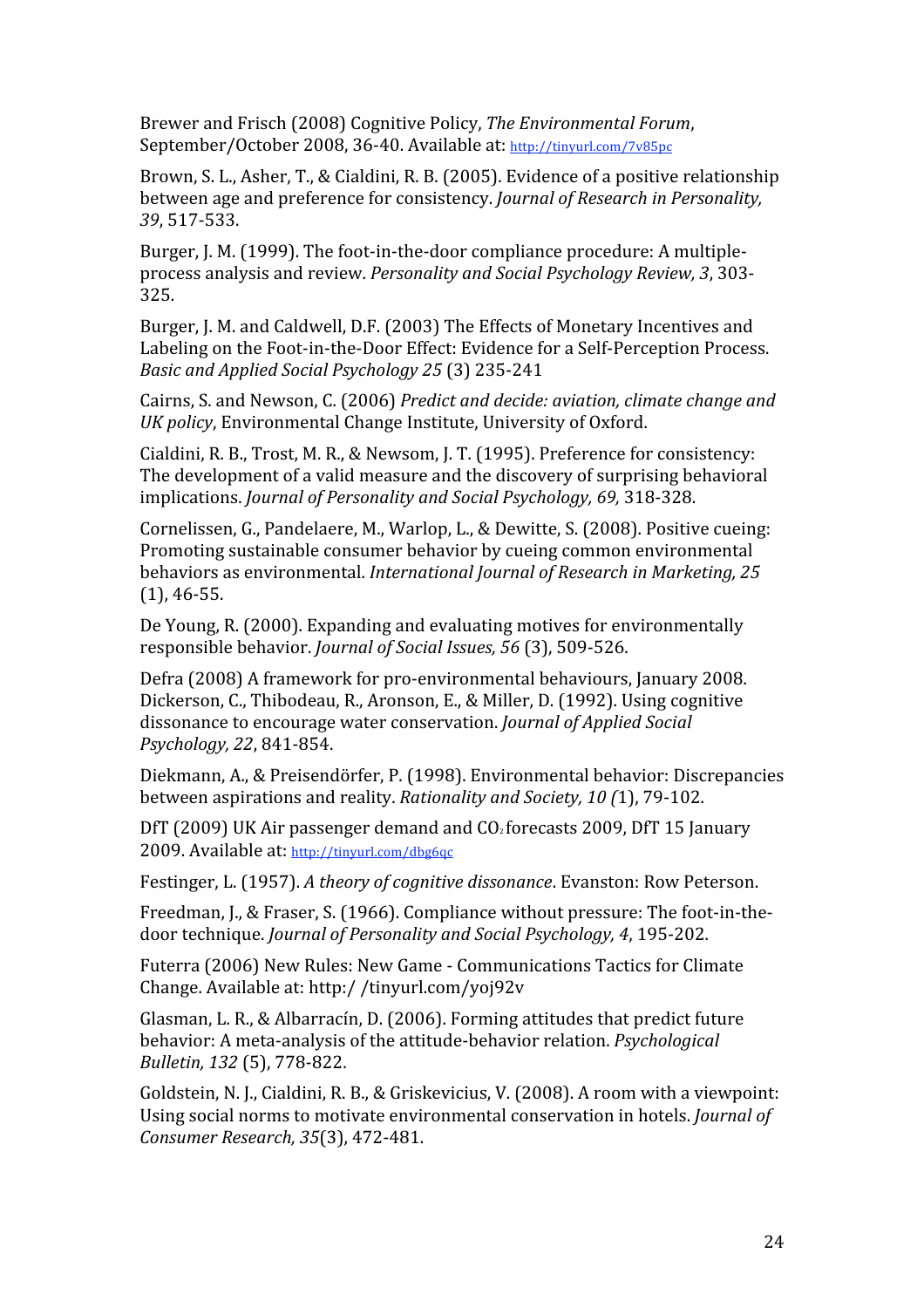Guadagno, R. E., Demaine, L. J., & Cialdini, R. B. (2001). When saying yes leads to saying no: Preference for consistency and the reverse foot-in-the-door effect. *Personality and Social Psychology Bulletin, 27* (7), 859‐867.

Guagnano, G. A., Dietz, T., & Stern, P. C. (1994). Willingness to pay for public goods: A test of the contribution model. *Psychological Science, 5*, 411‐415.

Hale, S. (2008) *The New Politics of Climate Change: why we are failing and how we will succeed*, Green Alliance, November 2008. Available at: http://tinyurl.com/cmp8ot

Holland, R. W., Meertens, R. M., & van Vugt, M. (2002a). Self‐justification among car-drivers: processes that undermine policy measures. In G. C. Bartels and W. J. A. Nelissen (Eds.), *Marketing for sustainability. Towards transactional policymaking.* Amsterdam: IOS Press.

Holland, R. W., Verplanken, B., & Van Knippenberg, A. (2002b). On the nature of attitude‐behaviour relations: The strong guide, the weak follow. *European Journal of Social Psychology, 32*, 869‐876.

Hounsham, S. (2006) *Painting the Town Green: how to persuade people to be*  environmentally friendly. Green Engage. Available at: http://tinyurl.com/bsrsxq

Hoyer, W. D., & MacInnis, D. J. (2006). *Consumer behavior (4th edition).* Boston: Houghton Mifflin.

IPSOS‐MORI (2008) Public attitudes to climate change, 2008: concerned but still unconvinced.

Kahneman, D., Ritov, I., & Jacowitz, K. E. (1993). Stated willingness to pay for public goods: A psychological perspective. *Psychological Science, 4,* 310‐316.

Kaiser, F. G. (1998). A general measure of ecological behavior. *Journal of Applied Social Psychology, 28,* 395‐422.

Kals, E., Schumacher, D., & Montada, L. (1999). Emotional affinity toward nature as a motivational basis to protect nature. *Environment & Behavior, 31* (2), 178‐ 202.

King, P. (2009) Cameron's revolution begins at home, *The Guardian*, 16 January 2009. Available at: http://tinyurl.com/an2fx6

Knussen, C., Yule, F., MacKenzie, J., & Wells, M. (2004). An analysis of intentions to recycle household waste: The roles of past behaviour, perceived habit, and perceived lack of facilities. *Journal of Environmental Psychology, 24 (*2), 237‐246.

Maiteny, P. T. (2002). Mind in the Gap: summary of research exploring 'inner' influences on pro‐sustainability learning and behaviour. *Environmental Education Research, 8*, 299‐306.

McKay, D.J.C. (2008) *Sustainable Energy without the hot air,* December 2008. Available for download at: www.withouthotair.com

McKenzie‐Mohr, D., Nemiroff, L. S., Beers, L., & Desmarais, S. (1995). Determinants of responsible environmental behavior. *Journal of Social Issues, 51*  (4), 139‐156.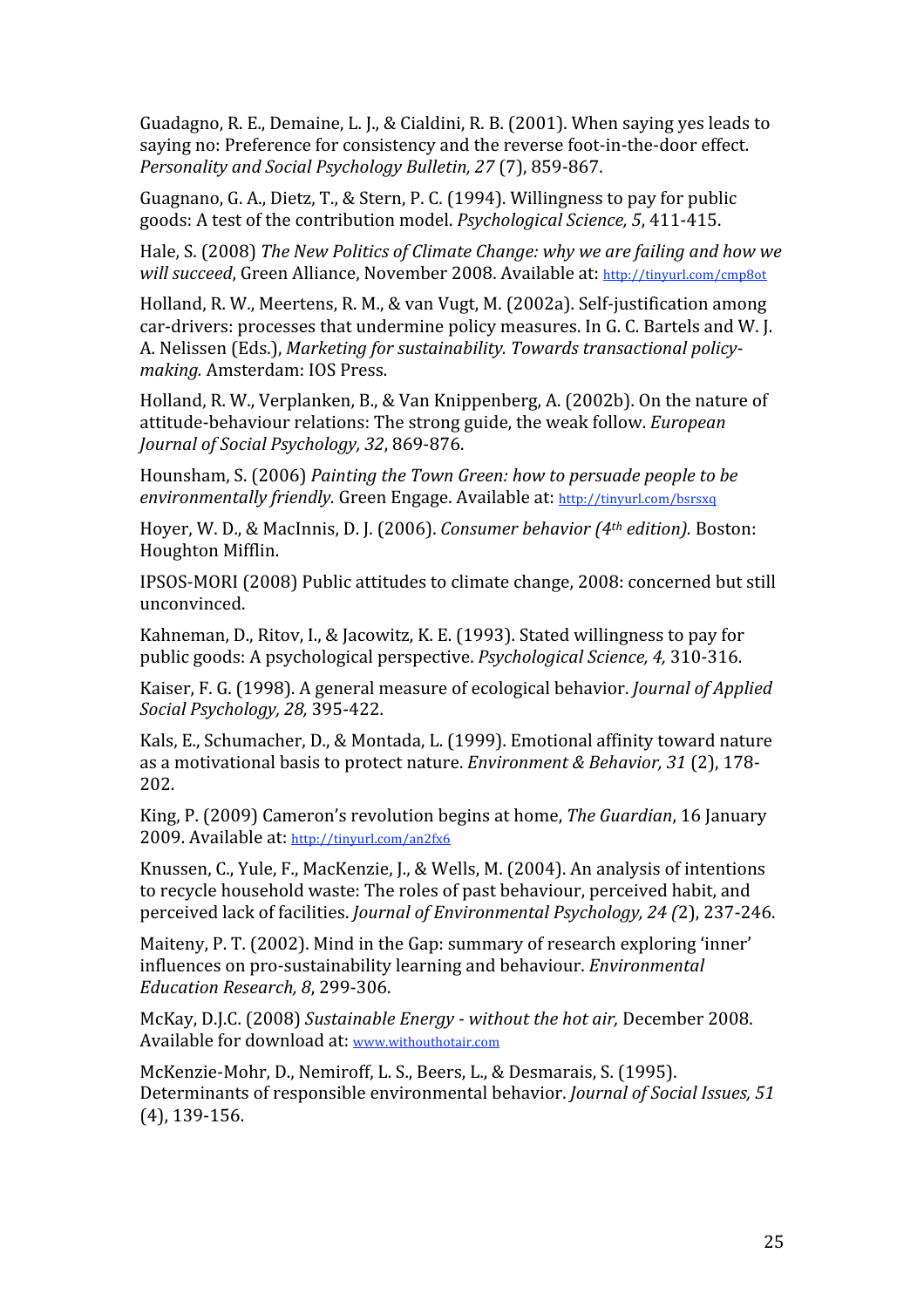Pickett, G. M., Kangun, N., & Grove, S. J. (1993). Is there a general conserving consumer? A public policy concern. *Journal of Public Policy & Marketing, 12*, 234‐ 243.

Pieters, R. G. M., Bijmolt, T., van Raaij, W. F., & de Kruijk, M. D. (1998). Consumers' attribution of pro‐environmental behavior, motivation and ability to self and others. *Journal of Public Policy and Marketing, 17,* 215‐225.

Ratneshwar, S., Barsalou, L. W., Pechmann, C., & Moore, M. (2001). Goal‐derived categories: The role of personal and situational goals in category representations. *Journal of Consumer Psychology, 10*, 147‐157.

Schahn, J. (1993). Die Rolle von Entschuldigungen und Rechtfertigungen für umweltschädigendes Verhalten. In: J. Schahn & T. Giesinger (Eds.), *Psychologie für den Umweltschutz* (pp. 51‐61). Weinheim: BELTZ , Psychologie Verlags Union.

Schultz, P. W., Nolan, J. M., Cialdini, R. B., Goldstein, N. J., & Griskevicius, V. (2008). The constructive, destructive, and reconstructive power of social norms. *Psychological Science, 18,* 429‐434.

Scott, C. A. (1977). Modifying socially‐conscious behavior: the foot in the door technique. *4*, 156‐164.

Stern, P. C., Dietz, T., Abel, T., Guagnano, G. A., & Kalof, L. (1999). A value‐belief‐ norm theory of support for social movements: The case of environmentalism. *Human Ecology Review, 6,* 81‐97.

Thøgersen, J. (1999). Spillover processes in the development of a sustainable consumption pattern. *Journal of Economic Psychology, 20*, 53‐81.

Thøgersen, J. (2004). A cognitive dissonance interpretation of consistencies and inconsistencies in environmentally responsible behavior. *Journal of Environmental Psychology, 24*, 93‐103.

Thøgersen, J., Haugaard, P., & Olesen, A. (2008). Understanding consumer responses to ecolabels. *Manuscript submitted for review.*

Thøgersen, J., & Ölander, F. (2001). *Transfer of environment-friendly conduct between behavioural categories.* Paper presented at the 26th IAREP Conference, Bath, 6‐10 September.

Thøgersen, J., & Ölander, F. (2003). Spillover of environment‐friendly consumer behavior. *Journal of Environmental Psychology, 23*, 225‐236.

Thøgersen, J., & Ölander, F. (2006). To what degree are environmentally beneficial choices reflective of a general conservation stance? *Environment and Behavior, 38*, 550‐569.

Van Raaij, W. F. (1995). A hierarchy of excuses for not behaving in a pro‐ environmental way. In E. Stø (Ed.), *Sustainable Consumption Report from the International Conference on Sustainable Consumption* (pp. 209‐244). Lysaker: National Institute for Consumer Research (SIFO).

Verplanken, B., & Holland, R. W. (2002). Motivated decision making: Effects of activation and self‐centrality of values on choices and behavior. *Journal of Personality and Social Psychology, 82*, 434‐447.